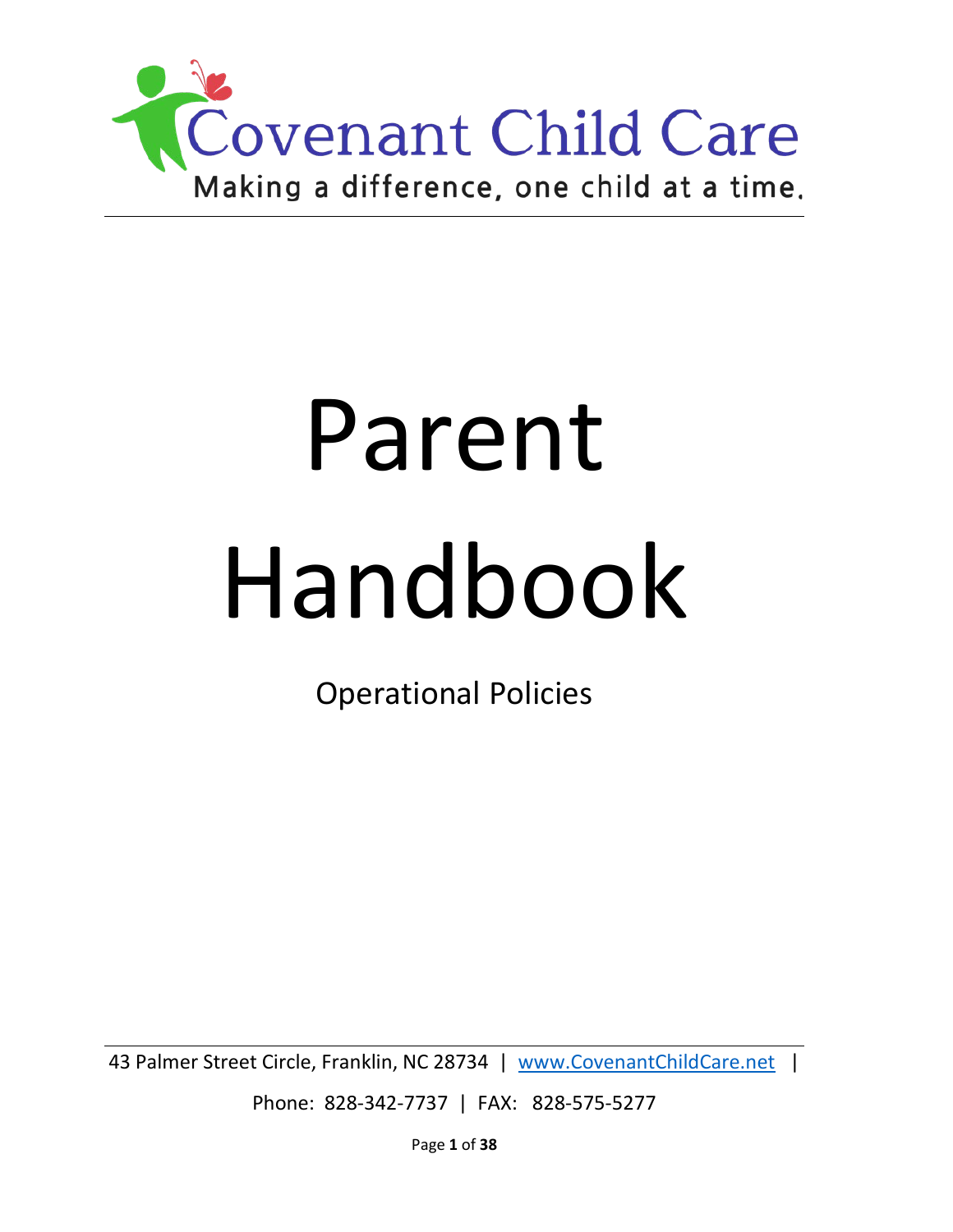# Contents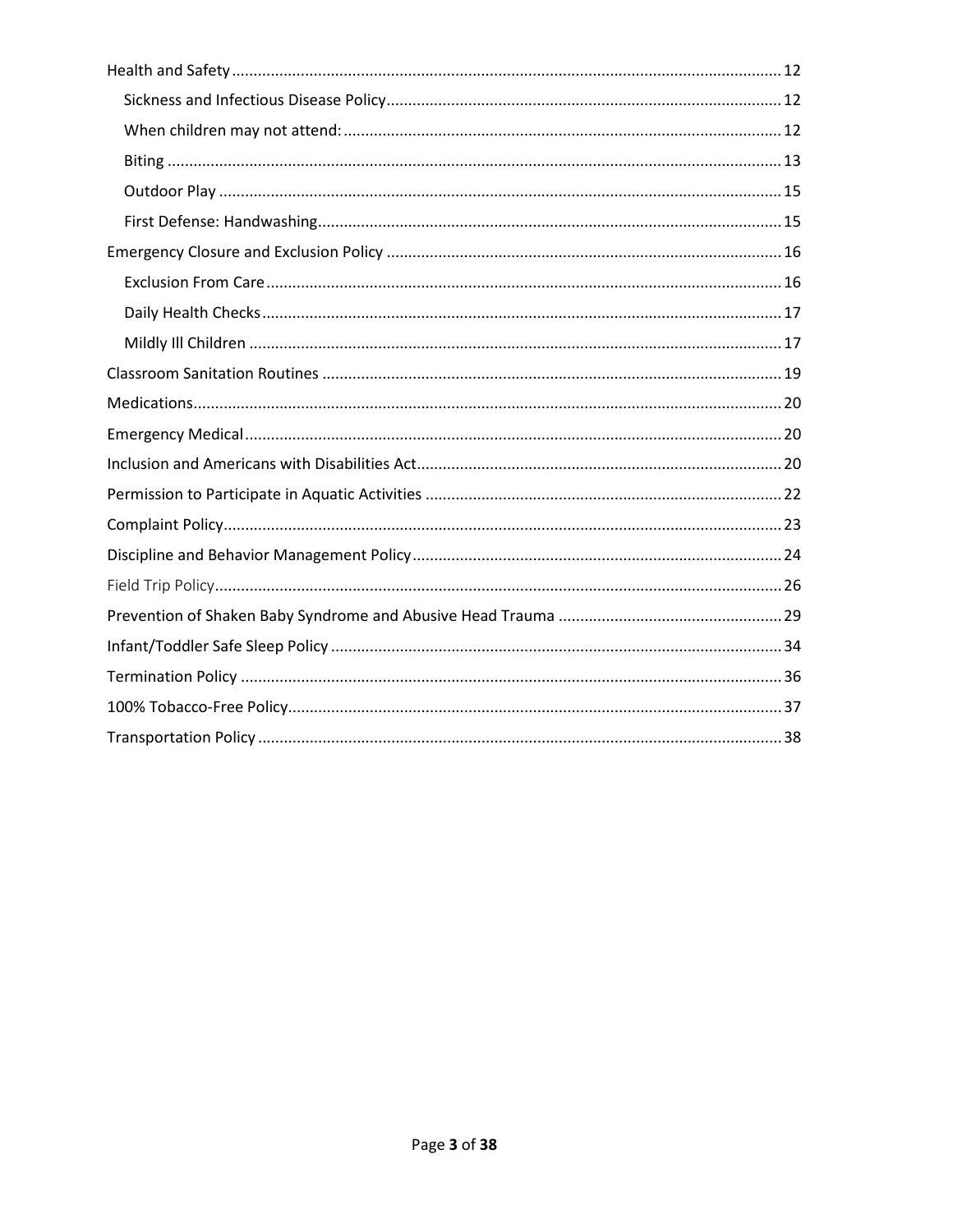# <span id="page-3-0"></span>Licensure

Covenant meets the star rated licensing standards as defined by the NC Division of Child Development, Department of Health and Human Services. The licensure requirements ensure that the center

meets the highest state standards of developmental and physical health, fire and building safety regulations.

Star Rated License requirements ensure that a higher child-staff ratio is maintained, and that qualified teachers and caregivers are employed by the center. Also enhanced space requirements and activity areas are part of the star licensing.

Staff have met pre-service Criminal Background Check by the NC Division of Child Development. Our staff are required to participate in continuing education and professional development activities to ensure ongoing education in the latest research and education of young children. Covenant Childcare is a five-star rated childcare center.

# <span id="page-3-1"></span>Our Mission

Covenant Child Care is a faith-based childcare center providing a compassionate, high quality early childhood program in a safe and nurturing environment which responds to the developmental needs of the whole child and offers guidance to parents and families.

# <span id="page-3-2"></span>Statement of Faith

- In one God, manifested in three persons as the Father, the Son, and the Holy Spirit.
- Jesus is the son of God and was born of the Virgin Mary and is true God and Man.
- Jesus Christ gave His life and shed His blood to redeem and restore man back to God.
- Salvation, through Jesus is a gift of God to man separate from works and the personal return of the Lord Jesus Christ as reigning King over the earth.

# <span id="page-3-3"></span>Non-Discrimination Policy

CCC provides childcare services to families in Macon County. These services are provided fairly and equally and without regard to race, religion, sex, age, national origin, handicap, marital status, economic status, political affiliation, medical condition, or physical disability. CCC respects the confidentiality of the families who receive our services.

# <span id="page-3-4"></span>Program Description

CCC provides Christ centered, faith-based childcare services to families in Macon County.

Developmentally appropriate activities are planned daily for children 6 weeks –12 years of age. These activities are designed to stimulate the social, emotional, intellectual, physical, and spiritual development of young children. There is a balance of activities that require cooperation and consideration of others and those that encourage the child to play alone.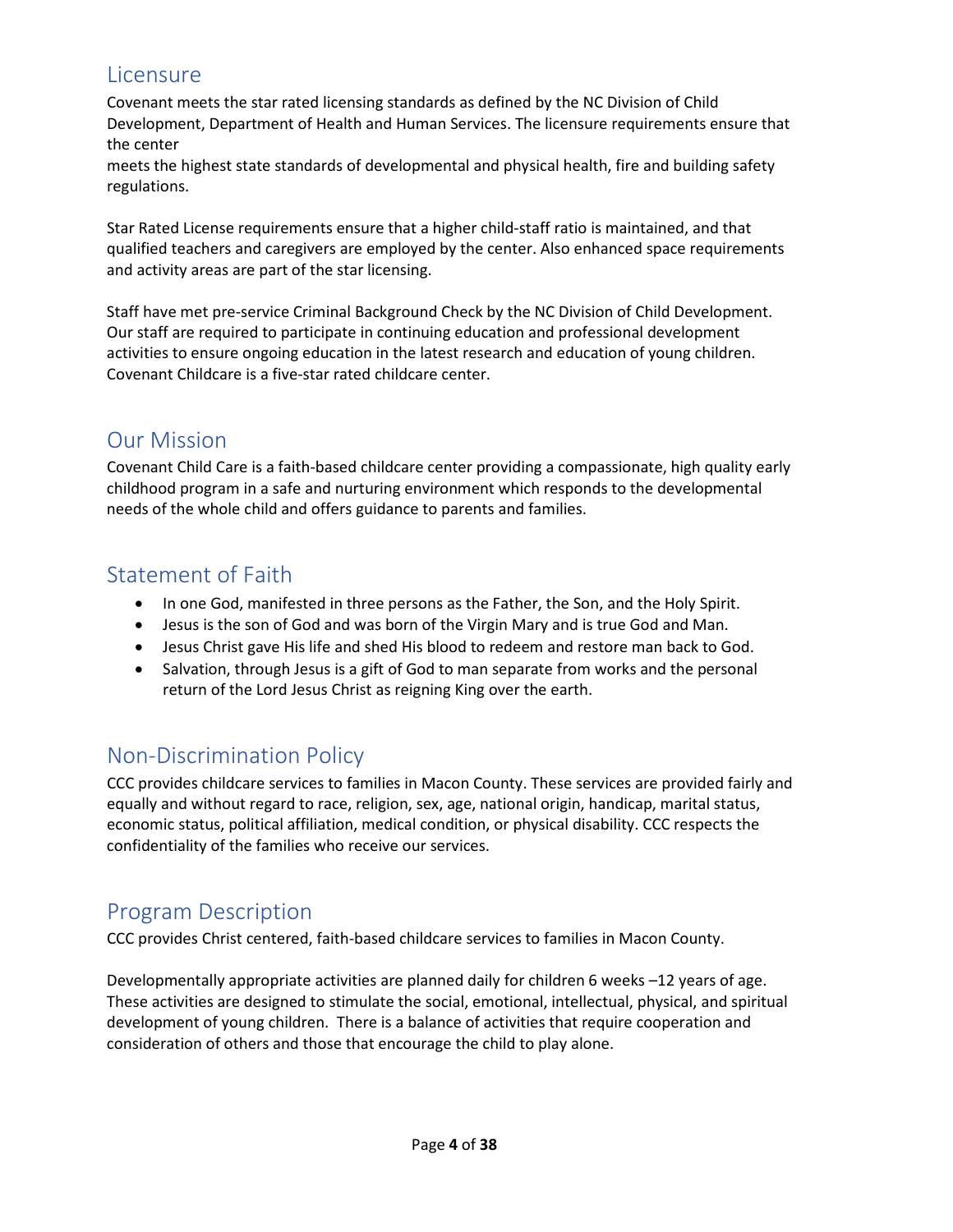# <span id="page-4-0"></span>Hours and Days of Operation

Our hours of operation are 7:30 a.m. – 5:30 PM, Monday through Friday.

This list of holidays will allow you, the parent, to make necessary arrangements as we close for holidays. We are closed on the following holidays:

| New Year's Day | Spring Break (5 days) | Memorial Day             | Independence Day |
|----------------|-----------------------|--------------------------|------------------|
| Labor Day      | Thanksgiving (2 days) | Christmas Break (5 days) |                  |

<span id="page-4-1"></span>Monthly fees are not adjusted for scheduled holiday closings.

# Inclement Weather and Delays

Covenant Child Care is a member of the WLOS.com (Channel 13 Asheville) weather alert network. CCC Closing/Delay status will be updated at the WLOS website and text messages sent to all that have registered with the network to receive notifications. WLOS will include CCC in the banner at the bottom of your TV screen that displays our status – closing or delay.

Register at this link: www.wlos.com

Parent fees are not adjusted for routine inclement weather closings. In the event of weather that forces the center to be closed 2 or more days in a row, fee adjustments will be made for any day after the second day. Parent fees will not be adjusted for emergency closings beyond our control. This would include closings due to the facility being without water, heat, electricity, or anything else beyond our control.

# <span id="page-4-2"></span>Arrival and Departure

During the COVID pandemic, arrival will take place at your child's classroom door. Temperature will be taken and screening for COVID symptoms. Parents are permitted in the building masked and after their hands are washed if they are symptom free.

The school day begins at 8:00 a.m. with breakfast. All children should be in attendance by 8:30 a.m. to eat breakfast. To ensure a quality experience for all children an arrival deadline is required. Late arrival time is 1:30 PM after naptime. It is understandable that doctor's appointments or late arrivals may be an exception at times. Please make prior arrangements for these occasions by notifying your child's teacher by 7:30AM.

Our classroom doors are marked by number. Children should be brought by their parent or guardian to their classroom indicated by the following number:

| Door Number | Age Group                       |  |
|-------------|---------------------------------|--|
|             | $16 - 23$ months                |  |
|             | $2-3$ -year-olds                |  |
|             | 3.5 - 5-year-old and School Age |  |
|             | $6$ weeks $-15$ months          |  |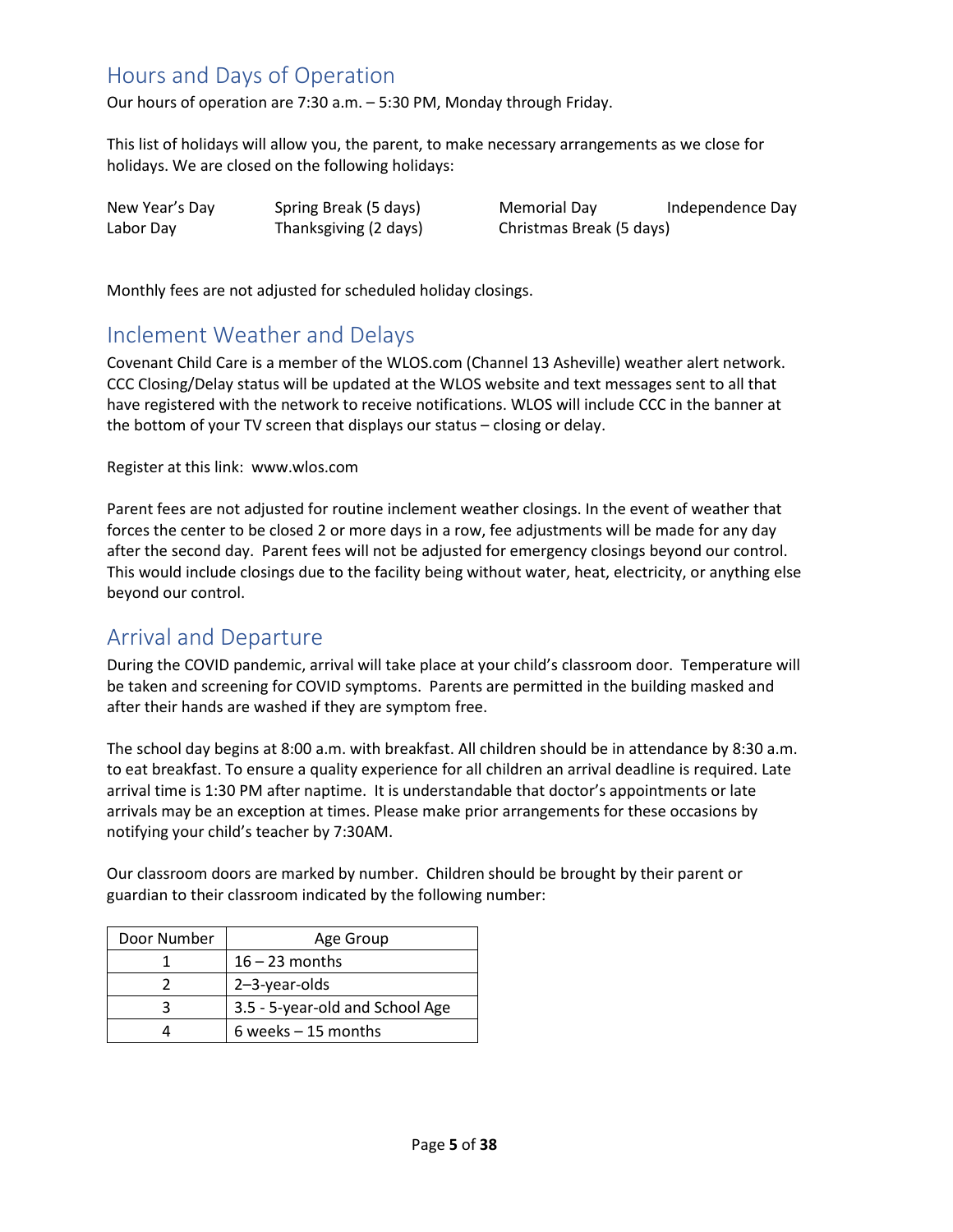#### <span id="page-5-0"></span>Authorized Pick Up

Children will be released to no one other than their legal parents or guardians and the people listed on the Application for Childcare form. Children cannot be released to individuals under the age of 18. When someone other than the parent is to pick up a child, he or she may be asked to provide identification.

Please be sure you have listed *at least three people who may pick up your child.* Any changes to your instructions must be made in writing. THIS IS FOR YOUR CHILD'S PROTECTION.

All legal parents have the right to pick up their child unless there is a legal court document stating otherwise and the document is on file at the center.

#### <span id="page-5-1"></span>Late Pick up

Our staff are scheduled to provide childcare services for a specific number of hours each day based on voucher times and parent provided work/school schedules. It is important for parents to communicate their schedule changes to the center director in writing before a new work week begins.

Our center is required to follow state ratio and licensed capacity requirements; it is important that you keep your schedule consistent. If you find that you are going to be detained, please notify the center immediately so that we can assure your child that he/she has not been forgotten. Late Fee: \$1 per minute beyond center closing time.

# <span id="page-5-2"></span>Parent Provider Relationship (Parent Participation Policy)

We respect parents as the prime educators of their children. All parents are expected to:

• **Complete all required forms and obtain an initial and annual medical exam, and immunization record for their child.** 

#### <span id="page-5-3"></span>Application and Registration Process

The Application for Childcare and Enrollment Packages can be obtained online at www.CovenantChildCare.net, or at our Administrative Offices located at 16 W Palmer Street, Franklin, NC 28734.

Parents should complete and submit the application, enrollment documents, including a copy of most recent immunization and physical from their child's physician, along with \$25 application fee to the Administrative Office at 16 W Palmer Street, Franklin, NC 28734.

Parents will be contacted the next business day to discuss the application and schedule the Family Orientation appointment.

#### <span id="page-5-4"></span>Family Orientation

• **Schedule an orientation interview and visit the center before the child's first day of attendance to help the child become familiar with the program.**

At the Family Orientation, there will be a review of the application and enrollment package, a tour of the childcare center, orientation to your child's personal space and classroom, and introductions to our staff. An average Family Orientation lasts about 30 minutes. Parents will have an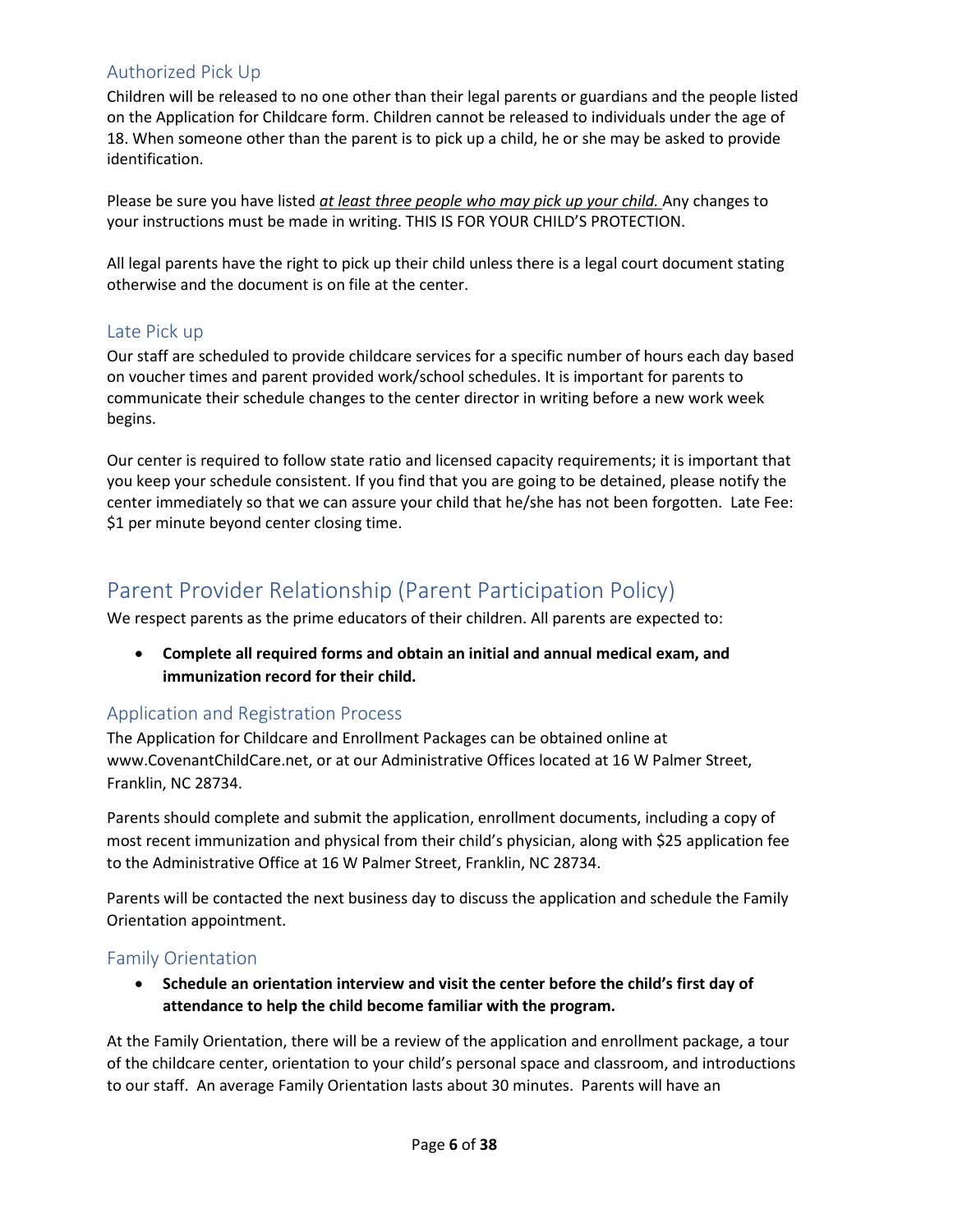opportunity to ask questions about the center, it is staff and the daily routines or special needs for their child.

#### <span id="page-6-0"></span>Parent Meetings

• **Cooperate and participate in parent meetings with teachers, the director and professionals for exchanging information and progress, health, and developmental screenings. Sign and return consent forms to exchange information with these professionals about your child.**

Parent meetings are scheduled semi-annually or more often as needed for progress updates. With parental consent, referrals can be made to the Children's Developmental Services Agency or Smart Start for developmental and social emotional services.

#### <span id="page-6-1"></span>Arrival and Departure

• **Arrive and depart on time according to schedule and program guidelines:**

#### Access

For security reasons classroom doors AND gates are locked to outsiders 9:30A-4PM. Program begins at 8 am, deadline for arrival is 9:30AM, late arrival is 1:30 after nap. To access the inside of the childcare center a parent should:

Knock on the classroom door. Parents are permitted to stay with their child, however, should not interact with or touch other children. Parents are never to be counted in ratio or left alone in a classroom under any circumstances.

Parents should NEVER discipline another child either verbally or physically. Parents who wish to become volunteers and interact in the classroom should ask for a Volunteer Application and follow the process for Background Check outlined for childcare providers by the NC Division of Child Development and Early Education.

#### <span id="page-6-2"></span>**Supplies**

• **Provide supplies for your child according to their personal and educational needs:**

#### <span id="page-6-3"></span>Personal Supplies

Diapers/Pull Ups and Wipes for children aged 2 and up. Diapers and wipes are provided for children under two thanks to a grant from the NC Infant Toddler Program through Smart Start Region A Partnership for Children.

#### <span id="page-6-4"></span>Clothing

Parents should make sure their child has **two changes of clean clothes** in their personal cubby space each day. Soiled clothing will be sent home in a plastic bag. Parents should send additional clean clothes the next business day.

Parents should provide the child's personal security item (stuffed toy to sleep with, blanket) for nap time.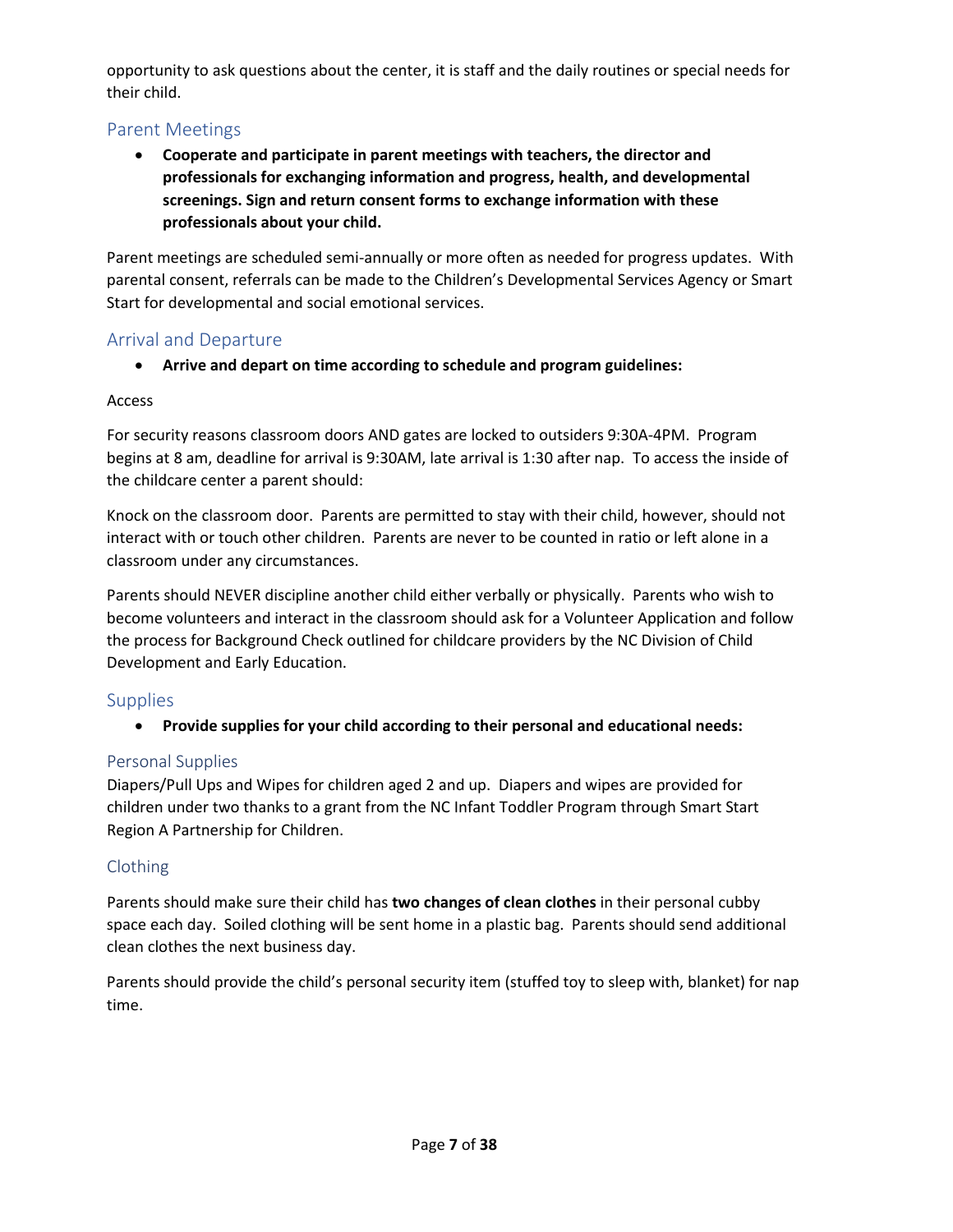#### <span id="page-7-0"></span>Morning Snack and School Supplies

Parents are asked to participate by providing an AM snack for their child, 10 months and up. The following is a list of snack foods that are permitted by the Division of Child Development:

#### **Graham Crackers, 100% No Sugar Juice, Animal Crackers, Multigrain Crackers, CheezIt Crackers**

At the beginning of the school year (August) and in the Spring (February) parents are asked to bring consumable school supplies for their child:

| Crayons (chunky type for preschool)       | Elmer's School Glue          | <b>Assorted stickers</b> |
|-------------------------------------------|------------------------------|--------------------------|
| <b>Construction paper assorted colors</b> | Watercolor and tempura paint |                          |

#### <span id="page-7-1"></span>Life Cubby Parent Engagement System

• **Parents follow their child's daily activities and personal routines at Life Cubby Family.**

Parents should provide an email address to register for Life Cubby Family parent engagement system. Life Cubby Family provides you with details about your child's daily care such as toileting, diapering, meals and snacks, activities as well as supply needs (diapers, wipes, formula etc.). Parents may also access menus, and newsletters. Life Cubby is used as a mass communication tool for important messages from the center director.

#### <span id="page-7-2"></span>Special Events

• **Parents will be given the opportunity to participate in center activities and to observe their child and the center program.** 

Special events are offered from time to encourage parents to participate with their children and interact with teachers and staff. Covenant extends this invitation to extended family.

**Easter Egg Hunt (Spring) Open House and Preschool Graduation (Summer)**

#### <span id="page-7-3"></span>Communication

- **The quarterly publication of "Covenant Family News" provides parents with announcements about events, closings, and information pertinent to the childcare program.**
- **Parents receive emails and text messages to keep up to date with the childcare program.**

Covenant's quarterly newsletter is distributed in print and electronically at Life Cubby Family and Facebook social network, [https://www.facebook.com/CovenantChildcare.](https://www.facebook.com/CovenantChildcare)

It is the parent's responsibility to keep phone numbers and email addresses up to date to communicate effectively and in case of emergency with the center.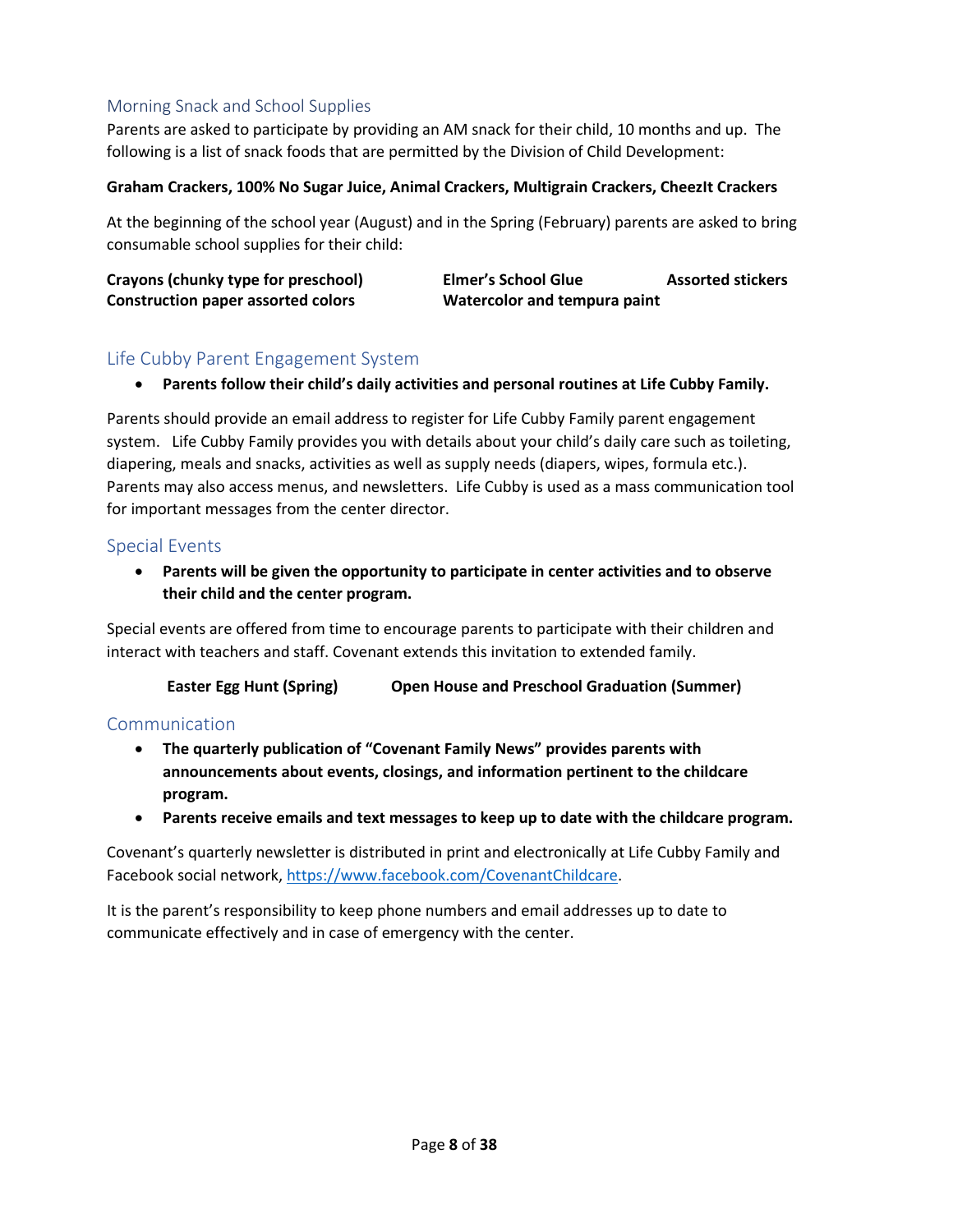# <span id="page-8-0"></span>Fees

<span id="page-8-1"></span>Rates

| Age                | <b>Monthly Rate</b> | <b>Weekly Rate</b> |
|--------------------|---------------------|--------------------|
| $6$ weeks – 23 $m$ | \$975.00            | \$225.00           |
| 2 Years            | \$935.00            | \$216.00           |
| 3-5 Years          | \$750.00            | \$175.00           |

Registration Fee

A \$25 registration is charged at the time of enrollment, per family and at the beginning of each program year in August.

Diapers, wipes, formula are included in tuition for children 6w-23months. Breakfast, lunch, and afternoon snack are included in the rates for all children without discrimination. Parents are asked to participate by providing snacks for the morning.

Fees must be paid in advance prior to the child's attendance in the program. Fees are assessed by enrollment, not by attendance days. Fees are due on the first working day of the month or week. For example, the fee for August will be due on August1st.

## <span id="page-8-2"></span>Types and Terms of Payment

Payment

Payments by cash and debit/credit card are accepted contactless online at www.CovenantChildCare.net or dropped in the box at 43 Palmer Street Circle. Cash is not accepted at this time.

#### <span id="page-8-3"></span>Subsidy Payments DHHS

Subsidized Child Care assists parents in helping pay for childcare and is available for families who meet eligibility requirements. All parents who feel they may qualify for subsidized childcare, or are having difficulty paying for their childcare fees, should contact their local subsidized childcare social worker. Parents must furnish the social worker with proof of their family income. The social worker will determine if there is a fee and how much it will be. Fees assessed by the social worker will be printed on the childcare Voucher/Action Notice and are due on the first working day of the month along with additional fees over and above the subsidy amount. In the event of a change in family income or size, parents are required to notify their social worker immediately**.**

**Subsidized Child Care Parent Portion (Voucher)** is due on the 1st day of care for the month in its entirety.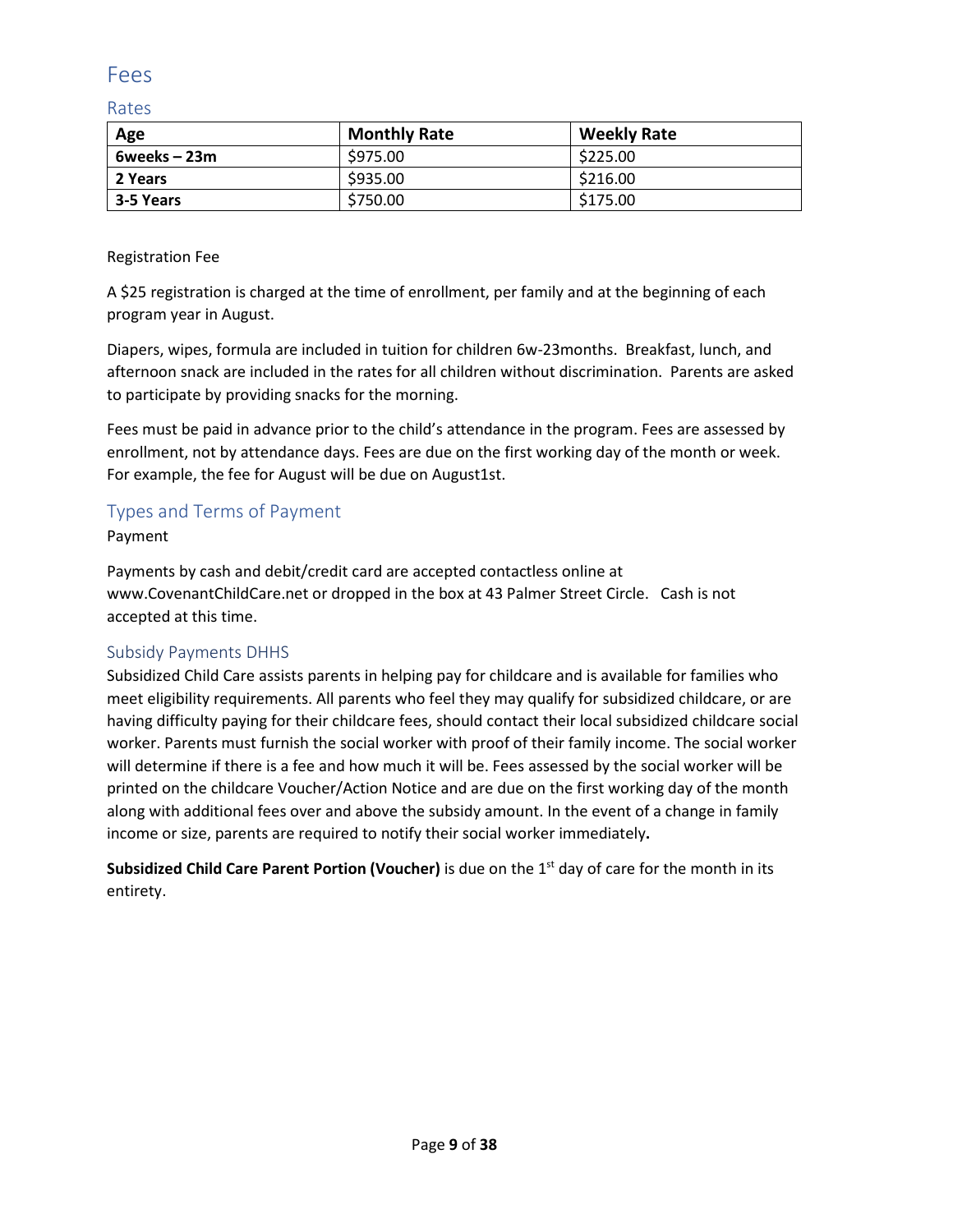#### <span id="page-9-0"></span>Private Tuition Payments

Weekly private tuition payment is due on the first day of care for the week.

Late Fees: \$10 late fee will be assessed to all accounts per week for late payment.

#### Contract for Services

A contract for services will be prepared outlining fees and schedules for all clients. It is required that all parents sign the contract no later than the first day of attendance.

# <span id="page-9-1"></span>Food and Nutrition Services

Special dietary considerations should be discussed in advance with the center director at the Family Orientation conference and approved in writing by a physician. CCC is not a peanut free facility. Please let the director know during the enrollment orientation process of any known food or drug allergies.

Nutrition Services

CCC participates in CACFP. CACFP is the Child and Adult Care Food Program, a Federal program that provides healthy meals and snacks to children and adults receiving day care.

Our food program is for all children. The meals and snacks that we serve are low fat, salt, and sugar.1 Meal service is voluntary. CCC serves breakfast, lunch, and PM snack. Morning snack is provided by parents.

Children may bring their ready to eat lunch. We are not able to heat or reheat meals. Lunch containers should be packed ready to eat.

At enrollment, all parents are required to complete an Eligibility and Enrollment Application for CACFP (Child and Adult Food Program). There is no charge for our food program.

#### <span id="page-9-2"></span>Meal Service Times

Breakfast 8-8:30AM Lunch 11:00AM PM Snack 2:00PM

All children must be present at the specified time for breakfast, lunch, and snack with either a free meal or food from home. If an exception needs to be made on occasion, please contact your child's Lead Teacher to make those arrangements. We will make occasional exceptions to this rule.

#### <span id="page-9-3"></span>Food: Parents of infants (birth-15 months)

The feeding policy for infants is as follows:

- $\triangleright$  Our nutrition policy for infants is to feed on demand. Exceptions can only be made with a physician's note.
- $\triangleright$  Infants are provided three formula bottles, up to 24 ounces, as a part of the nutrition services program. CCC provides Parent's Choice brand formula comparable to leading brands. If your child requires more than three bottles, parents should provide clean infant bottles and concentrated or powdered formula or prepared formula, or breastmilk labeled and dated with your child's name.
- $\triangleright$  Infants shall be held by the caregiver while taking a bottle. Bottle propping by the caregiver is not permitted. This type of feeding of infants and toddlers can lead to inner ear infections and Baby Bottle Tooth Decay.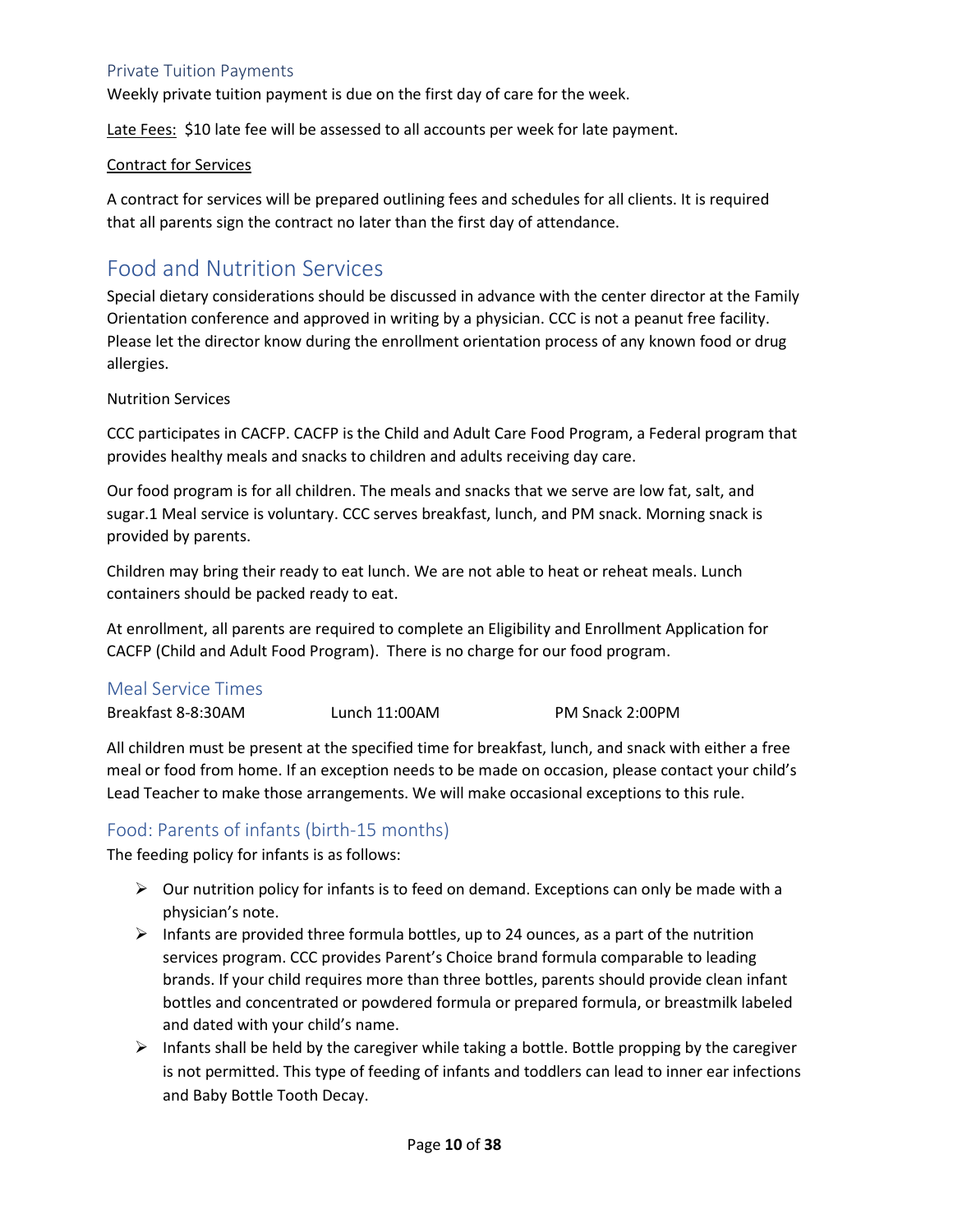- $\triangleright$  Bottles that contain formula, breastmilk, milk, or juice shall be refrigerated until the child desires to be fed. All contents remaining in the bottle, after each feeding, will be discarded. This is a sanitation regulation in childcare. This makes it important to bring the smaller bottles with the approximate amount of a feeding that your baby needs.
- $\triangleright$  Mobile toddlers will not be permitted to carry their bottle throughout the classroom. If the child can sit alone, the child shall sit in an age-appropriate chair, at an age-appropriate table, to feed himself/herself.
- $\triangleright$  Parents are encouraged to inform the staff of any change in eating habits, such as, introducing solid foods, weaning from the bottle, food allergies, etc. as soon as possible.
- $\triangleright$  BREAST FEEDING...A special bond is formed when a mom breastfeeds her baby. You are also giving your new baby special antibodies and nutrients not available in regular formula. We promote breastfeeding in our center. Moms, you are welcome to come into the center and breastfeed your baby. Bottles of breast milk shall be dated and labeled with the child's name. All breast milk shall be used only for the intended child.

# <span id="page-10-0"></span>Clothing

Children must arrive in the mornings dressed in their street clothes. Do not bring your child in their pajamas or undressed.

Parents should always bring two extra change of clothing for their child. This includes pants, shirts, socks, and under clothes. These extra clothes should be labeled with the child's name. Please dress your child comfortably in play clothes and according to the weather. During changing seasons, it may often be cool in the morning and warm in the afternoon. Please bring extra clothes or dress your child in layers as needed.

Please check your child's cubby for soiled clothing and remove promptly for laundering at home.

Do not send your child in clothing or shoes that you do not want to get dirty or stained. Our outdoor areas have surfaces such as red clay, mulch, and artificial turf. During a day's activities the children can be involved in sand or water play, outdoor gardening, painting, and other art activities. These "messy", creative activities allow children to participate in many valuable learning experiences. Be sure that children are dressed for involvement in this fun, learning activities.

# <span id="page-10-1"></span>Diaper Bags

We prefer that you do not bring a diaper bag. Covenant provides diapers, wipes diaper cream for children birth to age two.

If you need to bring a bag, make sure that it will fit in your child's cubby personal space along with their security items such as blankets or soft toy. The only items allowed in a diaper bag are diapers, clothing, wipes, and baby toys. It is the parent's responsibility to remove all medications and bottles upon arrival and give them to the caregiver. The parent also needs to collect medications and bottles at the end of the day.

# <span id="page-10-2"></span>Toys

CCC centers are adequately equipped with appropriate toys and materials, and we recommend that children not bring personal toys from home. Staff cannot be responsible for these toys, and they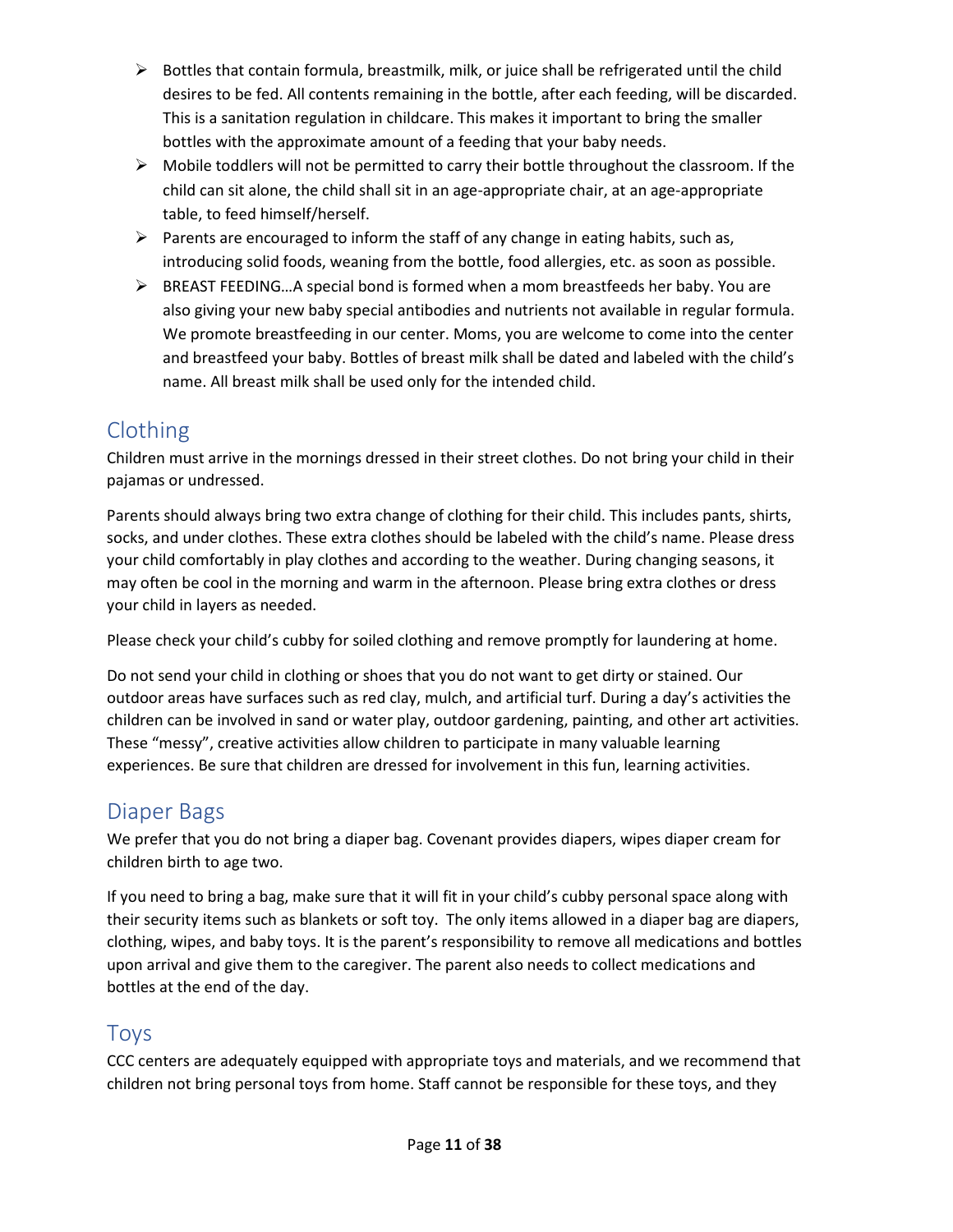are often lost or destroyed. Special consideration for security of sleep toys should be discussed with the center director at Family Orientation.

# <span id="page-11-0"></span>Training and Professional Development of Staff

Career development and training for our staff is especially important.

Staff either hold or are working towards the Early Childhood Education credential. The director, Lead Teachers and Teachers are required to maintain current certification in CPR, First Aid and SIDS training for infants as well as other training that may apply to their classroom.

The center is closed annually one day in the spring for training and occasionally our center dismisses early. Parents will be notified in writing two weeks prior to closing or early dismissal due to training or professional development of staff.

# <span id="page-11-1"></span>Health and Safety

#### <span id="page-11-2"></span>Sickness and Infectious Disease Policy

Childcare centers, because of their nature, are places where children are frequently exposed to contagious diseases. To reduce the risk of giving an infection to other children, and for your own child's protection, the following policy will apply:

#### <span id="page-11-3"></span>When children may not attend:

- $\triangleright$  Child does not feel well enough to participate in daily activities. Children must be able to comfortably participate in activities. Children that need substantial medical support or comforting will be difficult to care for without neglecting other children.
- $\triangleright$  Staff cannot care for sick child without compromising care of the other children.
- $\triangleright$  If family does not provide a physician's "return to school" permission slip following exclusion from care for illness.
- $\triangleright$  Child has any of the following symptoms, must remain home symptom free for 24 hours or until a health provider determines that the child is well enough to attend, and that the illness is not contagious. To return sooner, a health provider's note is needed.

1. Fever of 101° F or greater and accompanied by behavior change and one other sign or symptoms of illness.

2. Signs or symptoms of illness are persistent crying, extreme irritability, uncontrolled coughing, difficulty breathing, wheezing, lethargy(dehydration).

3. Diarrhea: Changes from child's usual stool pattern, such as increased frequency of stools, looser/watery stools:

A. One diaper or instance: Diarrhea stool runs out of diaper/unable to make it to the bathroomcan stay IF no other symptoms.

B. After a second diarrhea stool child must go home regardless of accompanying symptoms.

- 4. Vomiting more than once in the previous 24 hours.
- 5. Mouth sores with drooling.
- 6. Rash with a fever or behavior change.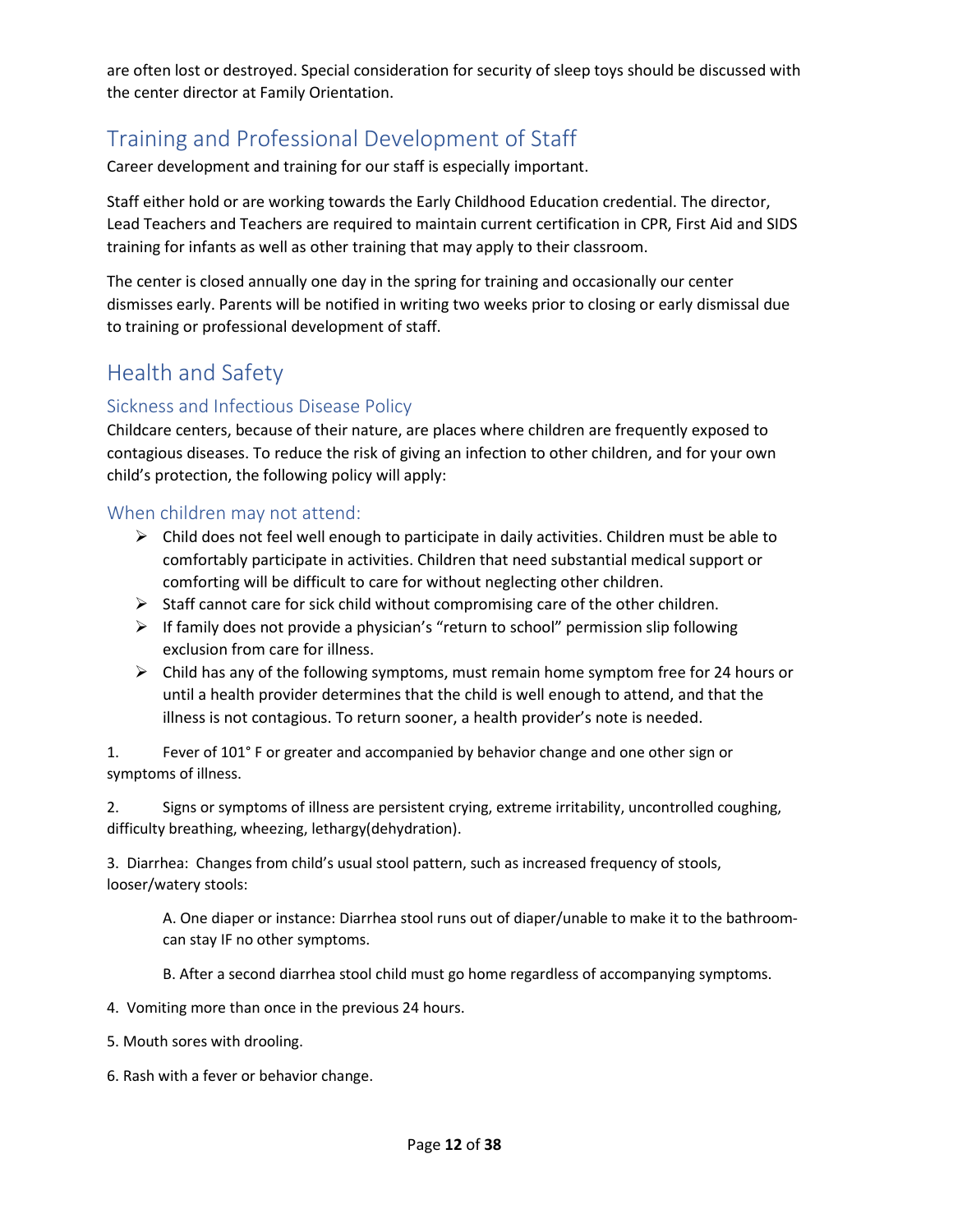Child has been diagnosed from a health care provider, until treated and/or no longer contagious with the following:

- Infectious conjunctivitis/pink eye (with eye discharge) until 24 hours after treatment started. Must have a return to school note that includes a diagnosis if condition is viral, or allergy related.
- Scabies, head lice, other infestations- until 24 hours after treatment started and child is FREE OF ALL NITS.
- Impetigo- until 24 hours after treatment started and all sores have crusted over.
- Strep throat, scarlet fever, or other strep infection- until 24 hours after treatment started and child is free of fever.
- Pertussis- until 5 days after treatment started.
- Tuberculosis (TB) until a health care provider determines that the disease is not contagious.
- Chicken Pox- until 6 days after start of rash or all sores have crusted over.
- Mumps- until 9 days after start of symptoms (swelling of "cheeks").
- Hepatitis A- until 7 days after start of symptoms (e.g., jaundice).
- Measles- until 6 days after start of rash.
- Rubella (German measles) until 6 days after start of rash.
- Oral Herpes (if child is drooling) until lesions are dry.
- Shingles (if lesions cannot be covered) until lesions heal.

#### <span id="page-12-0"></span>Biting

Young children may bite for different reasons. The result is not pleasant…Biting hurts! CCC is required to document biting incidents and give a report to parents of the child bitten and the child who has done the biting. The staff are encouraged to move about the room so that many biting incidents can be prevented. If documentation shows a child to bite more than once a day, the teachers and teacher assistants will take necessary steps in aiding the child to express himself/herself in a different way. EXAMPLE- providing a child a teether.

What do we do to prevent and treat biting incidents?

1. We plan activities and supervise the center carefully so that biting hopefully will not occur. We provide activities to release frustration, and we have ample toys so that children do not have to fight over toys. We maintain a low child/staff ratio in our infant-toddler groups so that staff members can always be close to groups of infants and toddlers playing together.

2. When bites do occur, we react firmly by telling children, "NO." We provide simple explanations to help children understand why biting cannot be allowed. We provide objects that can be bitten, and we redirect children to appropriate activities to vent strong feelings.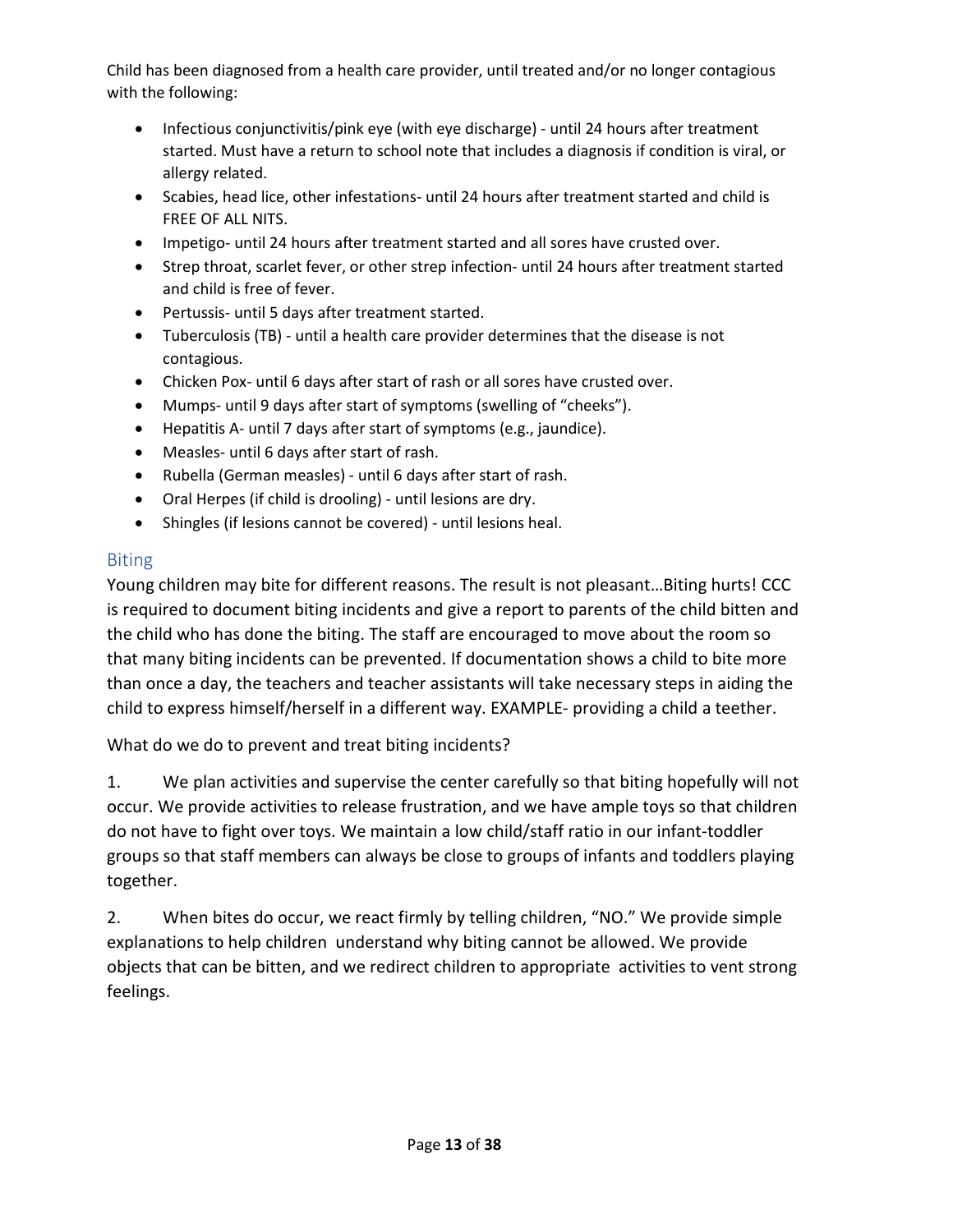3. We may isolate a child for a few minutes to give them time to calm down. (The child will never be totally isolated from the group. An adult will always be in the presence of the child, and the isolation time is very short for young children.)

4. We console the child who has been bitten and move quickly to clean the bite. We place ice on the bite to minimize swelling and bruising. We have secured current advice for first-aid treatment for bites from the county health department, so practices are in line with recommendations for health safety.

5. If your child is bitten, and the skin is broken, we will notify you immediately so that you can determine if further medical attention is needed. (In most cases, the skin is not broken, and no additional medical attention should be needed, but we want you to have the option to make that decision.)

6. We "shadow" the child who has done the biting so that we can prevent any followup incidents.

There are some things we do not do, and you should know those too:

1. We will not bite children back, nor will we encourage children to bite each other back. This practice only models and encourages further aggressive behavior.

2. We will not disclose the identity of the biter or the bitten. To protect the privacy of all individuals involved, the identity of the biter and the bitten will not be disclosed.

3. We will not "expel" a child with a biting problem, under normal circumstances. If a child reaches the age where biting is uncommon (past three, and certainly four years of age), and the child is still biting persistently, a careful examination of the situation is needed. We may wish to secure an additional evaluation for the child to determine why more mature forms of communication are not being used.<sup>[1](#page-13-0)</sup>

<span id="page-13-0"></span><sup>&</sup>lt;sup>1</sup> Acknowledgements to Dr. Sharon Teets Carson Newman College.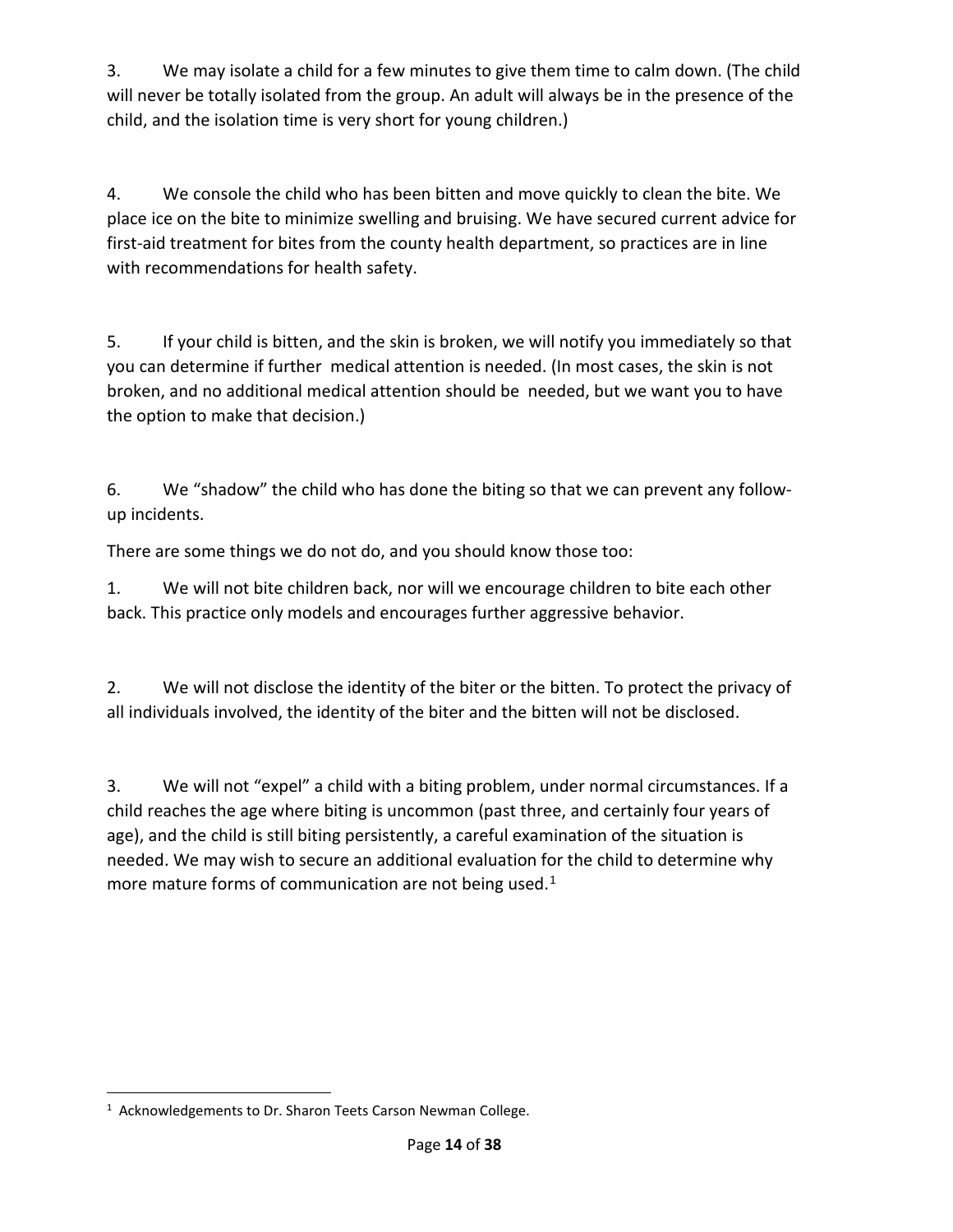#### <span id="page-14-0"></span>Outdoor Play

FRESH AIR AND EXERCISE SIGNIFICANTLY ENHANCES THE HEALTH AND GROWTH OF A CHILD.

Parents who feel their child is TOO ILL to participate in outdoor activities, should keep their child home an extra day to insure a complete recovery.

If any child develops a contagious or infectious disease while at the center, the parents will be informed. Parents will be required to come to pick up a sick child immediately. If parents are going to be longer than 15-20 minutes another designated person must pick the child up.

If any child has been exposed to a contagious or infectious disease while at the center parents will be informed in writing. Parents, in turn, should inform the center of any contagious or infectious disease which their child develops at home or to which the child has been exposed.

#### <span id="page-14-1"></span>First Defense: Handwashing

First in the line of defending children, families and staff from communicable illness and disease is handwashing. Proper handwashing is an integral part of many of our routines.

We ask that all parents and visitors wash their hands when entering a classroom if they intend to touch furnishings and toys.

In addition to this, our second line of defense is sanitizing and disinfecting surfaces of all furnishings, toys, and equipment. A copy of our routine cleaning schedule is included in the Appendix of this document.

Also, our facility is randomly inspected by the Dept. of Environmental Health twice a year and our Sanitation Score is posted at the CCC workstation for your review.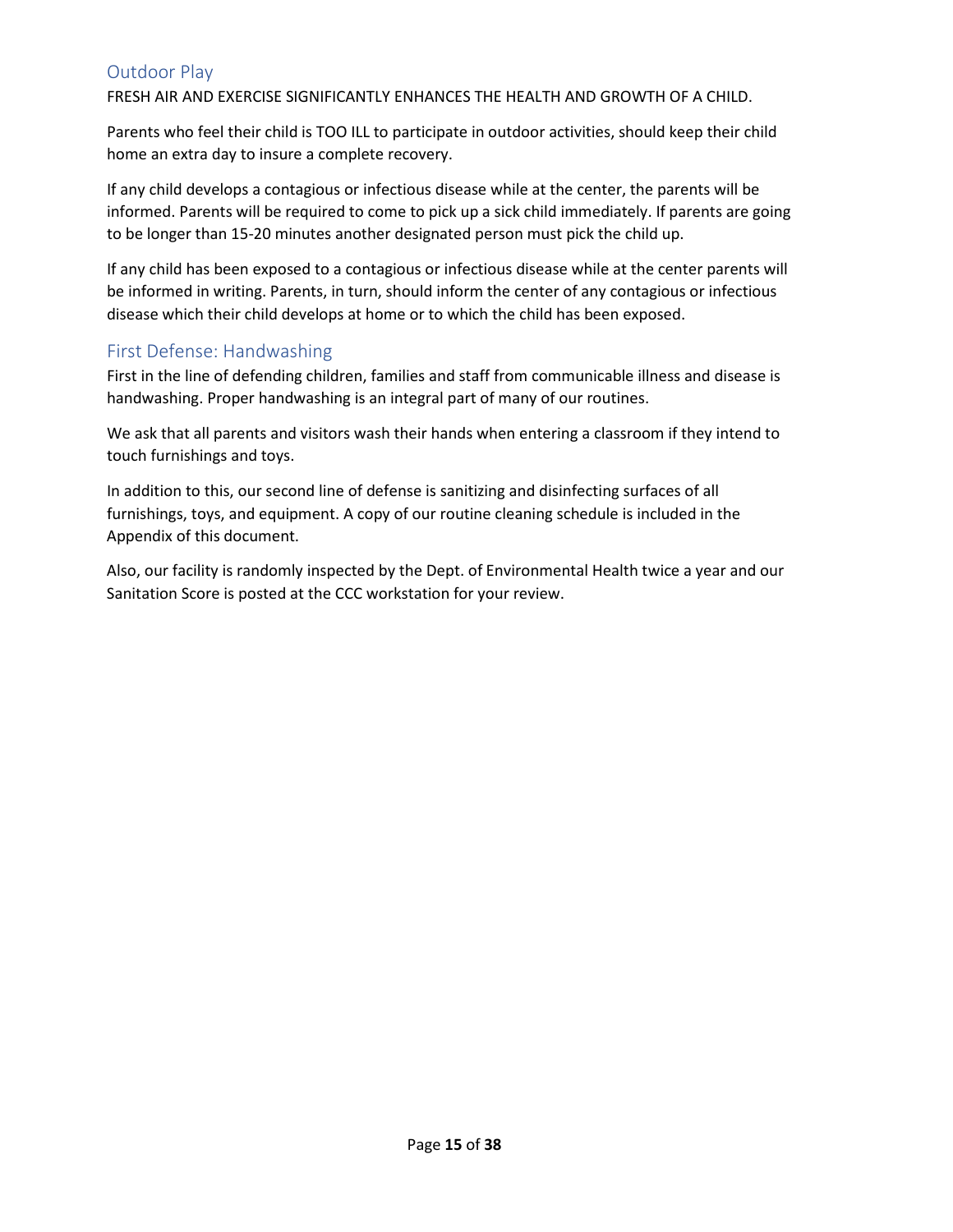# <span id="page-15-0"></span>Emergency Closure and Exclusion Policy

In the event that Covenant Child Care (CCC) must close due to inclement weather, or in response to a temporary emergency such as a casualty peril, biological contamination, infectious disease or illness outbreak, invasion or major disaster, the following policies will be in effect:

- Parents and staff will be notified of closings/delays, updates, guidance and exclusions from care using the following methods of communication:
	- o Text Messaging (From the director or lead teachers, WLOS Closing & Delay notifications)
	- o Email customercare@covenantchildcare.net
	- o Social Media Facebook CCC Parent Notification <https://www.facebook.com/groups/1712800642328900/>
	- o Website [www.covenantchildcare.net](http://www.covenantchildcare.net/)
	- o Phone call Director: 828-342-7737

If dismissals of staff or absenteeism impacts the ability for CCC to remain open, early dismissal or short-term closures may be necessary to facilitate public health investigation and/or cleaning if a case is diagnosed in a child or staff member.

#### <span id="page-15-1"></span>Exclusion From Care

CCC uses the document "Communicable Diseases and Exclusion from Childcare<sup>2</sup>" as a guideline to determine if a child should be excluded from care or if the center should be closed short term. If your child, or family members have been diagnosed with an illness, or exposed to the conditions listed, CCC administration will:

- Exclude an enrolled child
- Limit inter-school interactions. If your child, or family members has interactions with members of the public school system, Macon Program for Progress, or other mega school or organization (more than 100 attendees), your child will be excluded from care. In the event of an infectious illness or disease where the Dept. of Public Health and Safety has required a mandatory quarantine for the general population your child will be quarantined too.
- If your child's sibling, parent or guardian, or other household member is diagnosed with a communicable illness, it is your responsibility to disclose

<span id="page-15-2"></span><sup>&</sup>lt;sup>2</sup> The North Carolina Child Care Health and Safety Resource Center, [www.healthychildcarenc.org,](http://www.healthychildcarenc.org/) 800.367.2229, The Department of Maternal and Child Health, UNC Gillings School of Global Public Health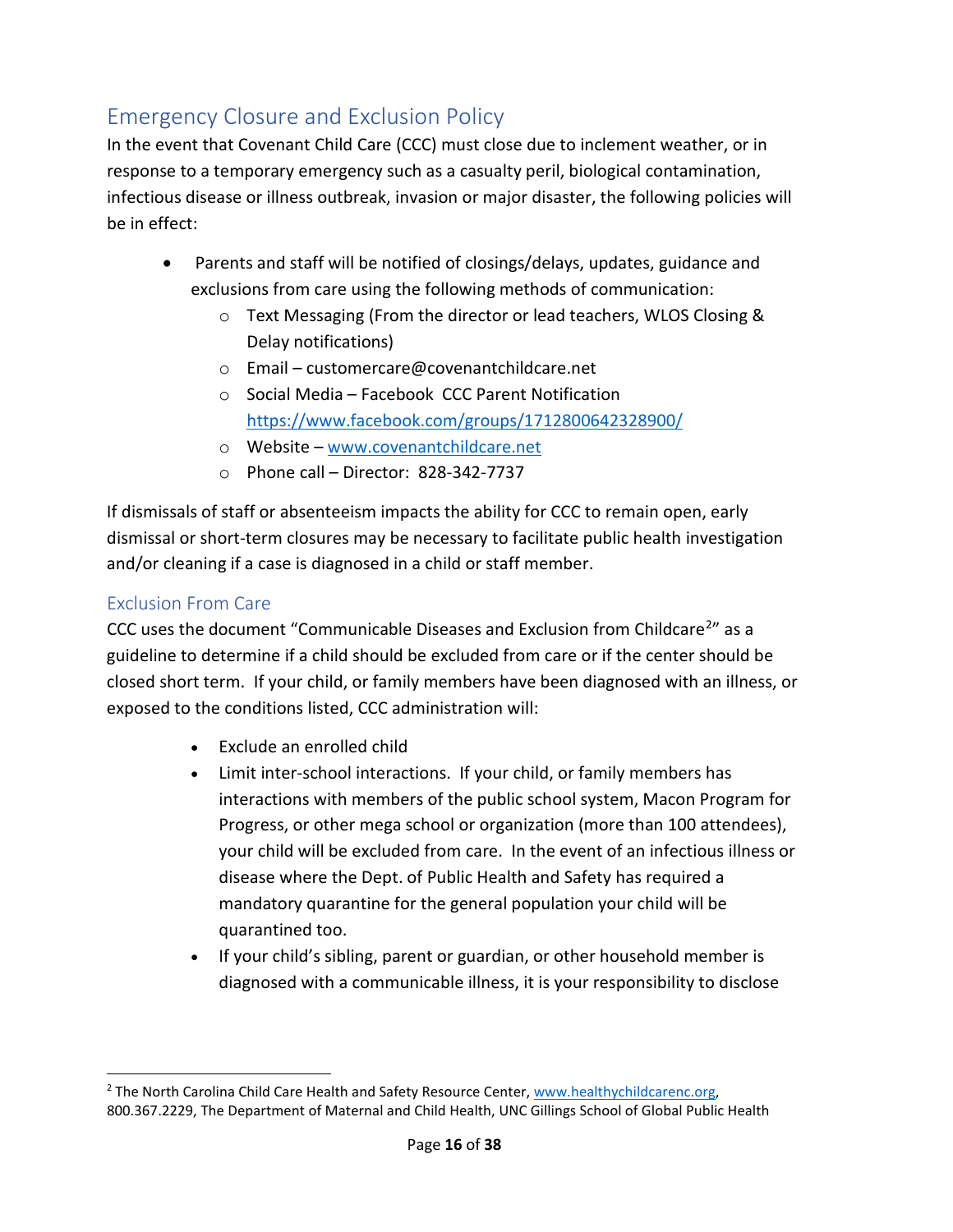that health information. that is a viable threat to the population of CCC, your child will be excluded from care.

CCC takes all necessary precautions to protect children and staff from the spread of communicable illnesses. The director will review absenteeism policies and procedures to make sure children and staff are not being encouraged to attend or work if they are sick.

#### <span id="page-16-0"></span>Daily Health Checks

CCC staff will perform a general health screen every morning to determine if a child is ill or able to participate in group care. Responsible persons will be asked questions upon arrival. If a determination has been made that your child must be excluded from care, based on the document "Communicable Diseases and Exclusion from Childcare" or exhibits that he is not well enough to participate in group activities, including outdoor activities, CCC administration will:

- Remove the child from the classroom population and quarantine in the designated Sick Area at the center. The child will be supervised.
- Contact a responsible person i.e. the parent or guardian, next of kin or person on pick up list, using notification methods in paragraph (1). The responsible person will have 30 minutes to arrange for pickup of a sick child. CCC does not offer individual care, our center is staffed for group care. Sick children must be picked up timely to avoid passing on sickness to staff and children, disruption of services to other children and to maintain state required staff:child ratios. In the event that a child is not picked up in a timely fashion, the client risks termination of their childcare services.
- Will require a "return to school" note from a physician for ANY illness that meets the criteria in the document "Communicable Diseases and Exclusion from Childcare," or the following symptoms:
	- 1. Fever 101◦
	- 2. Fever >than normal temperature 98.6, with accompanying symptoms of fussiness, crying, irritability, pulling tugging on ears, excessive drooling, mouth sores, weeping skin lesions, diarrhea, unable to participate in group activities and outdoor time.
	- 3. Sudden onset of diarrhea, more than 2 diapers in a short period of time.

#### <span id="page-16-1"></span>Mildly Ill Children

A child may be teething, or become mildly ill, and is not contagious. As long as children are not contagious, and are able to participate with the use of over the counter (OTC) pain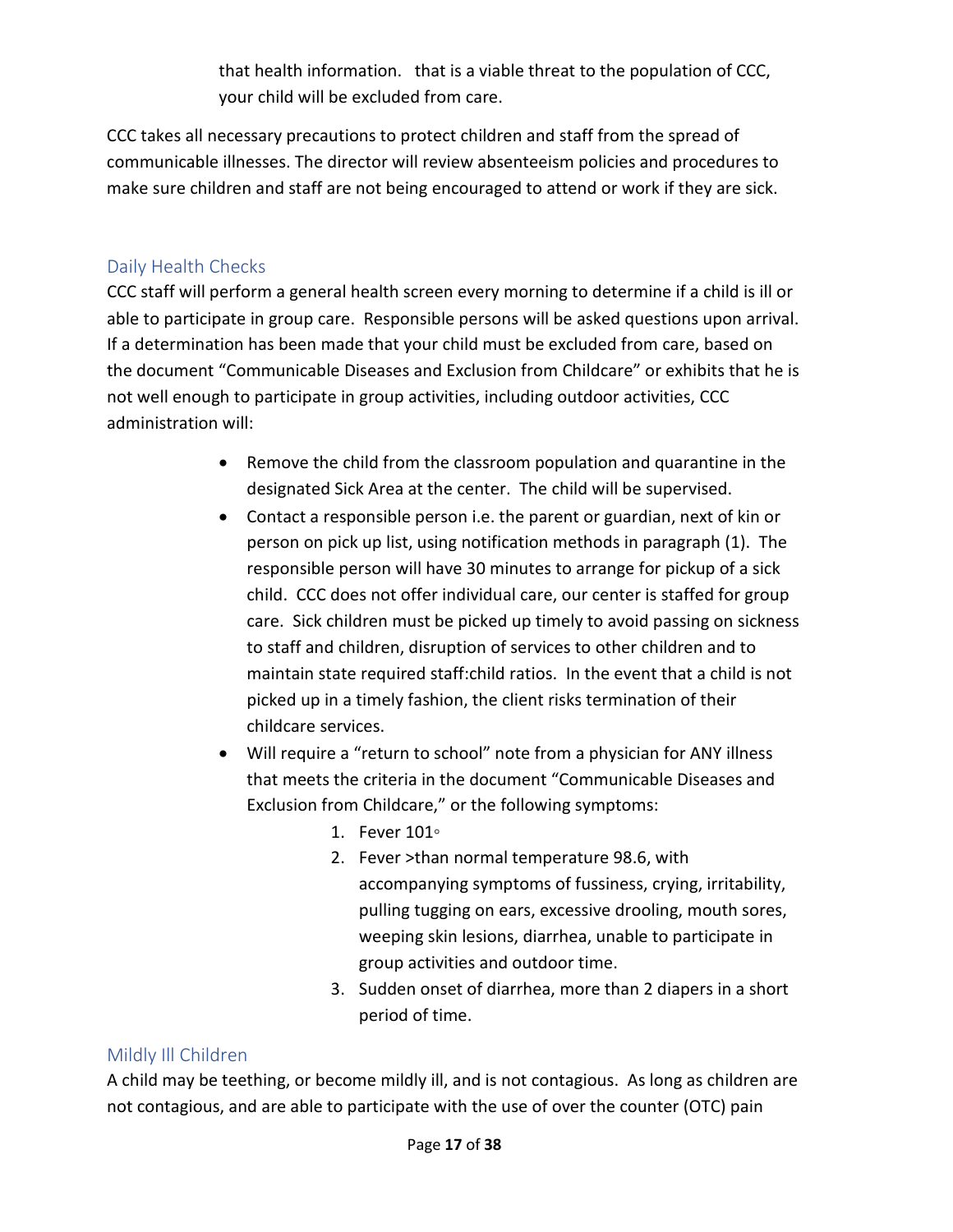reliever or other medications (allergy cough, runny nose, teething pain) to alleviate symptoms, he can be included.

It is the parent's responsibility to provide the necessary documents and OTC medications, if their child is mildly ill, to ensure that their child's experience is comfortable and to ensure that CCC classroom environment is healthy for all children. Persistent coughing, runny noses and other body fluids contaminate the classroom toys, and furnishings. If your child needs OTC medications, CCC will require:

- Medication Administration document completed and signed by the parent.
- OTC or prescribed medication must be age appropriate, in the original packaging and marked with the child's name. This also includes diaper creams, oragel, gas drops, sunscreen, lip balm/protectant, lotions, and powder (corn starch).

If your child is running a fever, do not medicate them and send them to school. Please respect the health of our staff and other children in care by keeping your sick child at home. Such practices will result in termination of childcare services.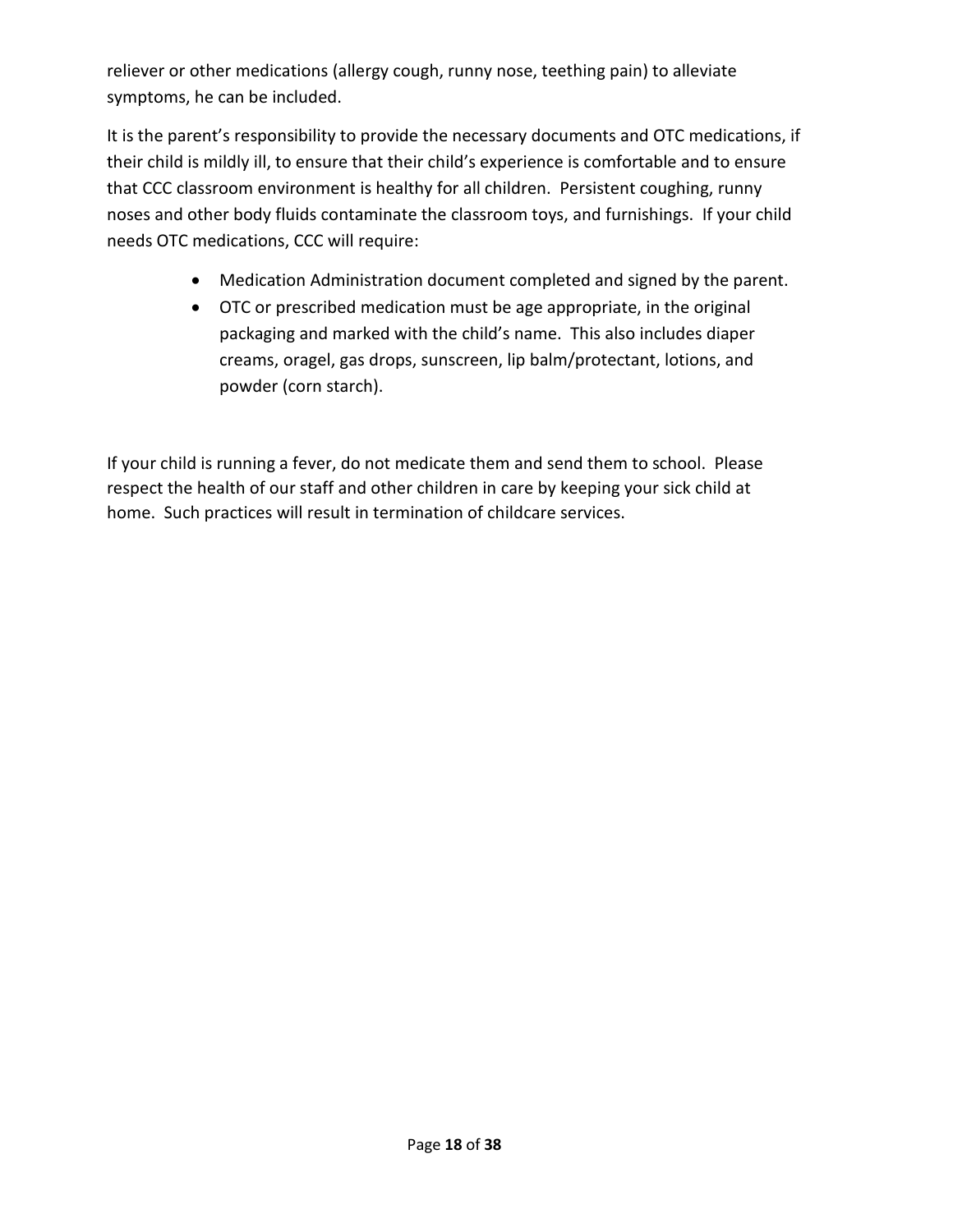<span id="page-18-0"></span>

| <b>Classroom Sanitation Routines</b> |  |
|--------------------------------------|--|
|                                      |  |

|                                                                                     | <b>Description</b>                                                                                                                                        |  |  |
|-------------------------------------------------------------------------------------|-----------------------------------------------------------------------------------------------------------------------------------------------------------|--|--|
| <b>Daily</b>                                                                        |                                                                                                                                                           |  |  |
| AM                                                                                  | Exchange 'dirty bin' put on breakfast cart and send to kitchen for midday washing.                                                                        |  |  |
| Midday Nap                                                                          | Use Soapy Water and Sanitize the following:                                                                                                               |  |  |
|                                                                                     | Refrigerator (remove old sippy cups and food (7 days old), make sure all items are marked                                                                 |  |  |
|                                                                                     | with name and date)                                                                                                                                       |  |  |
|                                                                                     | Tables and all chairs                                                                                                                                     |  |  |
|                                                                                     | <b>Window Sills</b>                                                                                                                                       |  |  |
|                                                                                     | Using soapy water and sanitizer, sanitize toys and furnishings every day. Rotate sanitizing                                                               |  |  |
|                                                                                     | each center toys and equipment so that everything is sanitized weekly.                                                                                    |  |  |
| Closing                                                                             | Use Soapy Water and Sanitize the following:                                                                                                               |  |  |
|                                                                                     | Diaper Changing Area, Sinks, Acrylic Dividers                                                                                                             |  |  |
|                                                                                     | Sweep and Swiffer the floors, main traffic and use areas.                                                                                                 |  |  |
|                                                                                     | <b>Tables and Chairs</b>                                                                                                                                  |  |  |
|                                                                                     | Organize Toys on Shelves, putting EVERYTHING where it belongs according to shelf tags.                                                                    |  |  |
|                                                                                     | Spread out toys on classroom table and mist with sanitizer each day. Rotate toys each                                                                     |  |  |
|                                                                                     | night so that all toys get sanitized once a week. *Keep a record of the rotation on this                                                                  |  |  |
|                                                                                     | sheet so that all toys get sanitized weekly.                                                                                                              |  |  |
| Remove all sheets from cribs, pillow cases, blankets and store for laundry pick up. |                                                                                                                                                           |  |  |
|                                                                                     | Take trash out to dumpster                                                                                                                                |  |  |
| <b>Weekly (Friday)</b>                                                              | Remove rest mat covers, pillow cases and all blankets from lockers/cubbies and store for                                                                  |  |  |
|                                                                                     | laundry pick up.                                                                                                                                          |  |  |
|                                                                                     | Soapy Water and Sanitize Rest Mats.                                                                                                                       |  |  |
|                                                                                     | Sweep under all shelves and mop the entire floor with disinfectant. Remove carpets in<br>center areas and clean under them as well as vacuum the carpets. |  |  |
|                                                                                     |                                                                                                                                                           |  |  |
|                                                                                     | Wash and Sanitize the Bottle Warmer in IT classroom.                                                                                                      |  |  |
|                                                                                     | Soapy water and sanitize trash cans.                                                                                                                      |  |  |
|                                                                                     | Include all dramatic play clothing in laundry pick up. Please wash if needed prior to                                                                     |  |  |
|                                                                                     | monthly routine.                                                                                                                                          |  |  |
| 6 months (min)                                                                      | Steam Clean carpeted areas and area rugs.                                                                                                                 |  |  |
|                                                                                     |                                                                                                                                                           |  |  |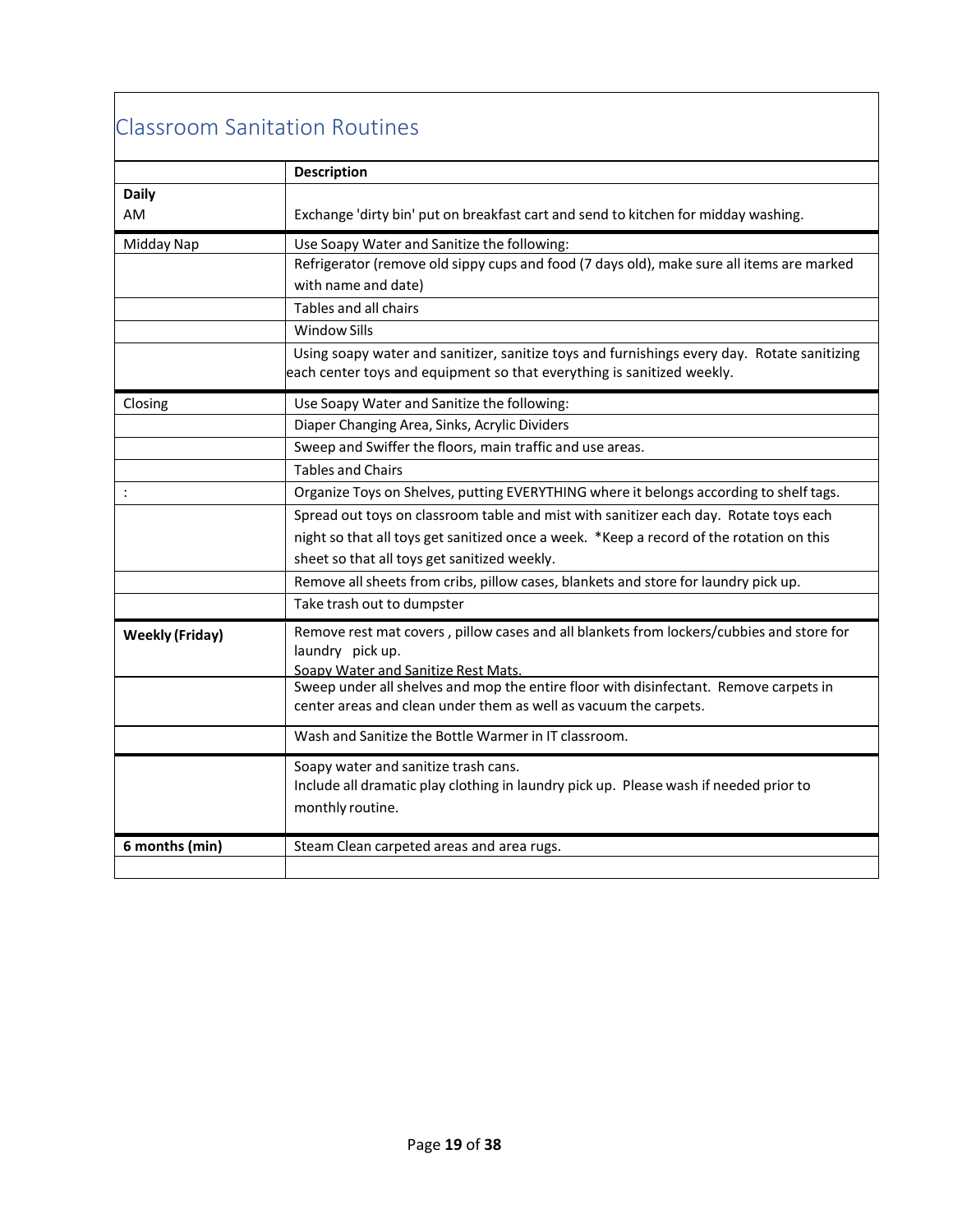# <span id="page-19-0"></span>**Medications**

Occasionally a child will need to have medicine administered while he or she is at the center. For the center staff to be able to administer this medication the following regulations will be implemented for reasons of safety:

1. Provide prescription medicine in its original container bearing the pharmacist's label which lists the child's name, date the prescription was filled, the physician's name, and directions for dosage.

2. NO medication can be administered at the center without the written permission from the parent. A "Medication Permission Form" must be completed and signed by the parent with:

#### **Child's name, Name of medication Exact dosage, Time(s) of day to be given Day(s) to be given**

3. Over the counter medications shall be administered as authorized in writing by the child's parent, not to exceed the amounts and frequency of dosage specified in the printed instructions accompanying the medication. Be sure the medication is appropriate for your child's age or we must require a doctor's prescription which specifies exact dosage. The child's name should be written on the medicine container.

4. All medications can be kept at the center only for the length of the prescribed course of treatment. NO medications can be kept indefinitely, to be given "as needed".

- $\triangleright$  A written statement from the parent may give blanket permission for up to 6 months to authorize administration of medication for asthma and allergic reactions.
- $\triangleright$  A written statement from the parent may give blanket permission for up to 1 year to authorize the administration of sunscreen and over the counter diapering cream.

5. All medications must be given directly to the teacher by an adult. DO NOT bring pre-measured medication in a syringe.

6. If only two doses are given during a 24-hour period, we prefer the parent/guardian administer medication before and after childcare services.

# <span id="page-19-1"></span>Emergency Medical

In case of emergency (accident, severe pain, etc.), the center director or a lead teacher will take appropriate action. If needed, 911 will be called or the child will be transported to get medical care. Parents or guardians will be contacted immediately.

The center will maintain a parent's signed consent form agreeing to emergency medical care (see child's application). Emergency phone numbers will be posted by the telephone and the staff will be instructed in the procedures to follow in case of illness or injury. A first aid kit will be available at a central location at the center and personnel will be trained in first aid procedures and CPR.

It is particularly important that we have a telephone number where you may be reached in case of emergency or illness. Please keep the center staff continually updated with emergency contact information.

# <span id="page-19-2"></span>Inclusion and Americans with Disabilities Act

CCC will attempt to include all children in care regardless of race, religion, disability. Children with chronic health problems such as diabetes, asthma will be accommodated with proper training provided by parents or attending physicians for the routine administration of prescribed therapies, treatments, or medication. The proper medication administration forms must be completed by parents.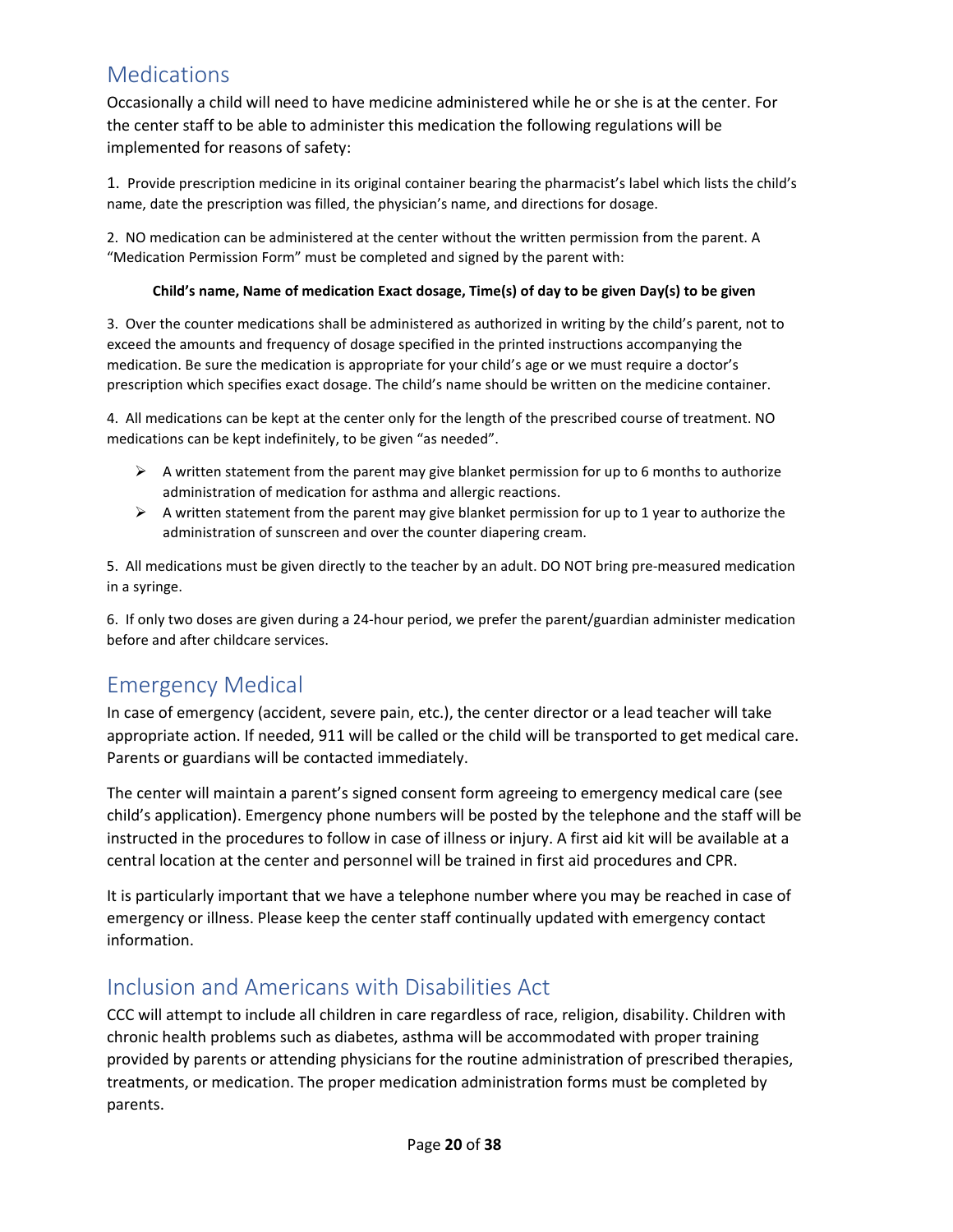CCC is not staffed by a health nurse and cannot provide care that requires a licensed health care professional such as catheters etc.

We will attempt to accommodate children with social emotional disorders to the best of our ability and will contact behavior specialist and the Child Development Services Agency for technical assistance. Full cooperation is required from parents to participate in parent meetings and the ongoing care for children with ADHD, Autism, OCD, and the like.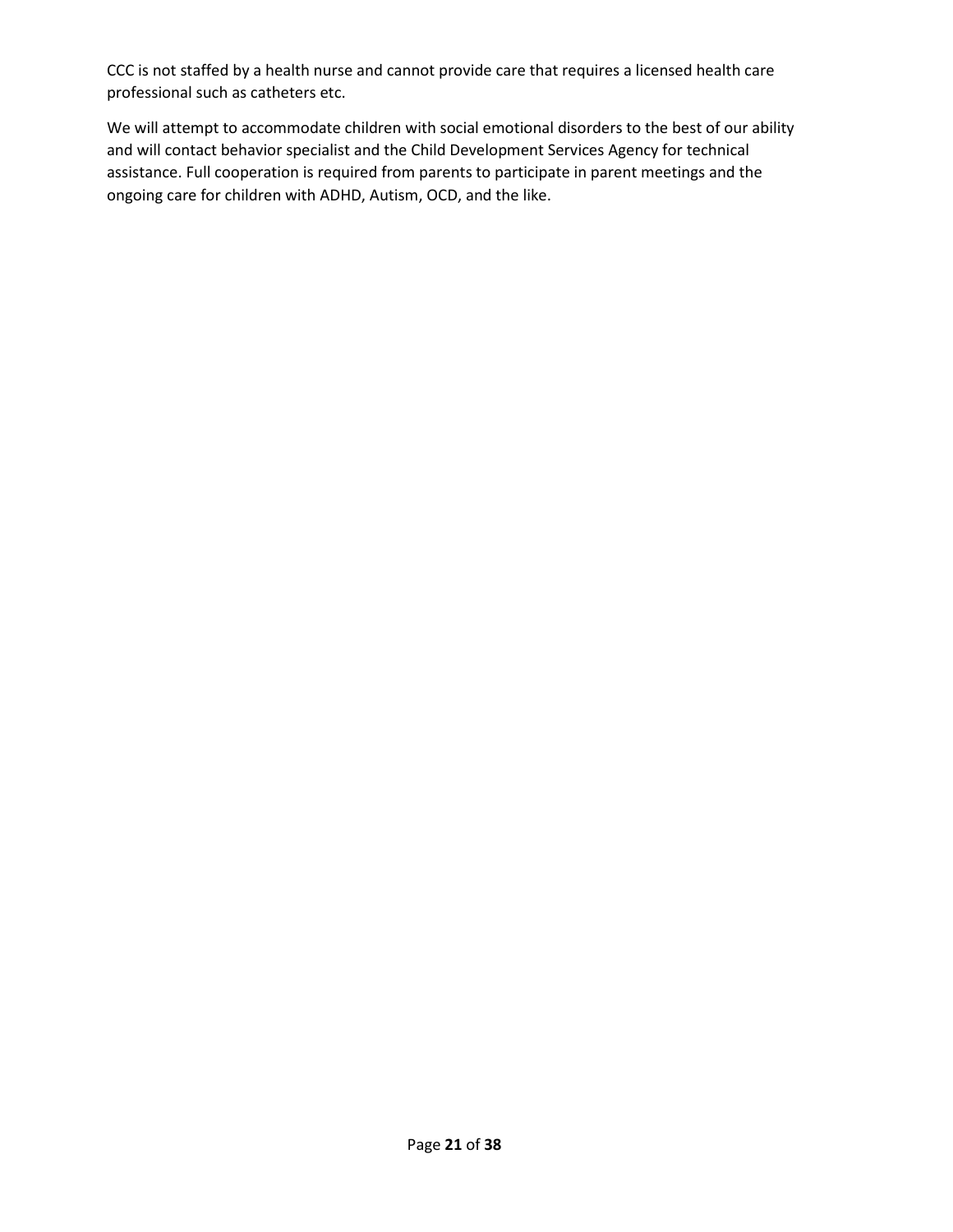# Permission to Participate in Aquatic Activities **CHILDREN 3-12YEARS OF AGE**

#### <span id="page-21-0"></span>**SUPERVISION OF AQUATIC ACTIVITIES**

Children must be adequately always supervised by center staff.

Adequate supervision means that half of the center staff needed to meet the staff-ratios for aquatic activities is in the water and the other half is out of the water. If an uneven number of staff are needed to meet the required staff-child ratios, the majority of staff must be in the pool.

Adequate supervision is also necessary while children are using changing rooms, rest rooms, and while they are moving to and from the transportation vehicle to the activity area. A staff floater will be required to accompany children to the restroom and in dressing rooms.

Caregivers will evaluate each child's skill level in the water. A test by a certified lifeguard/instructor is the best way to determine a child's skill level. However, regardless of an individual's skill level, close supervision always is imperative.

Children who do not follow the POOL RULES will be removed from the pool, placed in time out and picked up by the director and taken back to the center. The child's parent will be notified by way of a behavioral report and acknowledged by signature.

The center's Transportation and Field Trip Policy will be followed to and from the pool.

In case of emergency children will be directed to exit the water and gather in a designated area for a head count and departure.

#### **The undersigned parent/guardian gives permission for:**

To participate in aquatics activities offsite and in accordance with the center's Transportation and Field Trip Policy.

Parent/Guardian Signature Date

Director Signature Date Date Date Date

**Child's Name Date of Birth**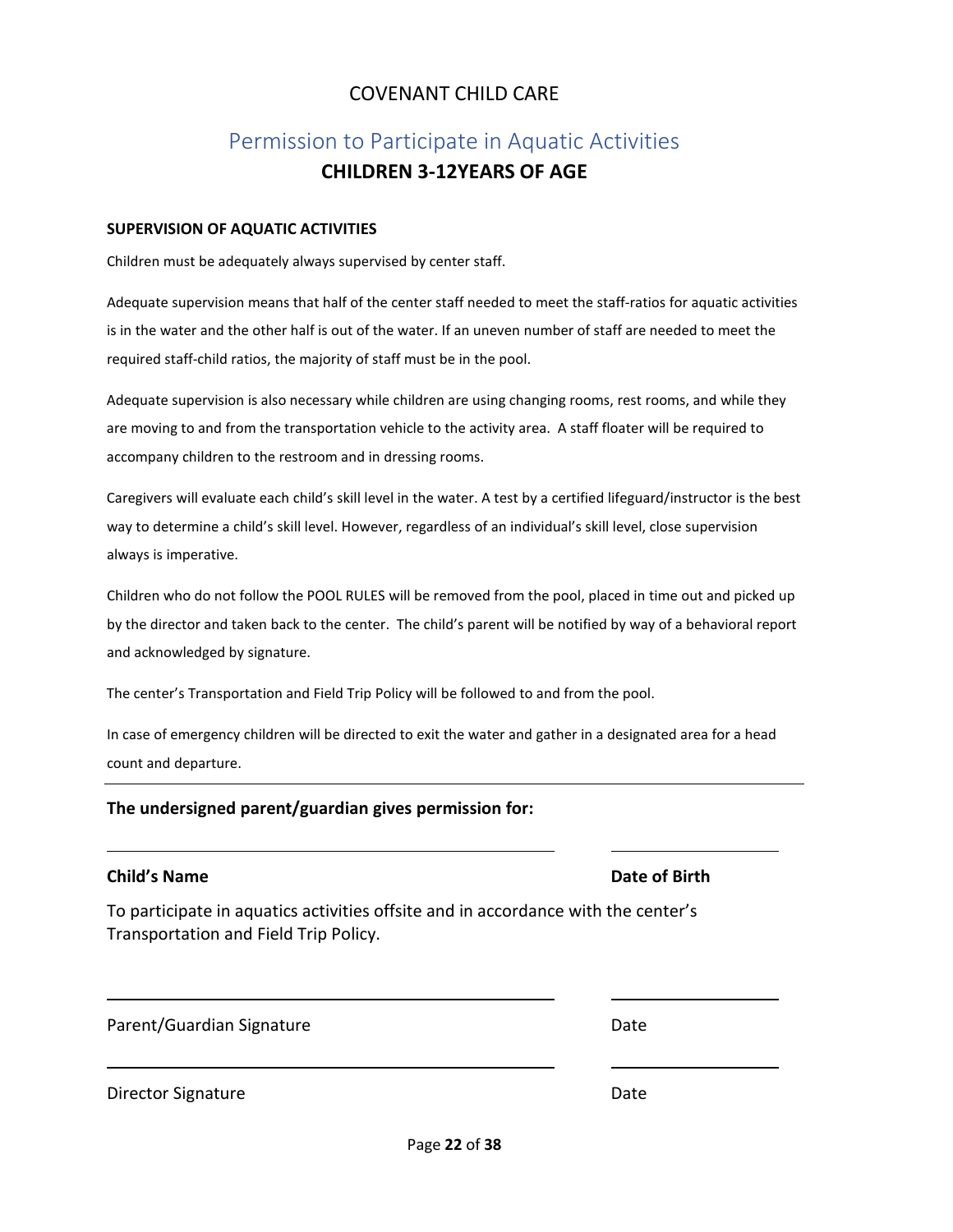# Complaint Policy

<span id="page-22-0"></span>One of the most important aspects of our program is our staff/parent relationships.

As parents, you possess a wealth of information about your child. The staff are trained to notice individual characteristics and patterns of development in children. By developing a positive and friendly relationship, parents and staff can share information and to work together to provide a quality childcare program.

As in any program, questions and problems will arise from time to time. As parents, you should feel comfortable addressing questions to your child's teachers. If they are unable to answer your questions, they will refer you to the director.

Questions and grievances are best handled at the center level. The center staff are the best informed about the children in their care.

However, should you need to take your concerns and/or grievances elsewhere, the recommended procedure to follow is:

- $\checkmark$  Discuss with the Center Director.
- $\checkmark$  Discuss with representative at the Division of Child Development and Early Education:

Contact information:

**Director, Stephanie Campbell** 828-342-7737 [stephanie@covenantchildcare.net](mailto:stephanie@covenantchildcare.net)

#### **Division of Child Development and Early Education**

Call the Division at (800) 859-0829 (In-State only) or (919) 814-6300. Ask to speak to someone in the Intake Unit (calls can be made anonymously).

Fax Information to the Intake Unit at (919) 715-1013.

Email our Webmaster at webmasterdcd@dhhs.nc.gov. A link to this email can also be found under the "Home" drop down arrow, where you can select "contact", and you will then find the webmaster email address which is in

the orange shaded box.

Mail Information to: DCDEE 2201 Mail Service Center, Raleigh NC 27699-2200

**Receipt of Policy Acknowledgment:**

Parent Signature Date Date of the Date of the Date Date Date of the Date Date of the Date of the Date of the Date of the Date of the Date of the Date of the Date of the Date of the Date of the Date of the Date of the Date

5.24.2021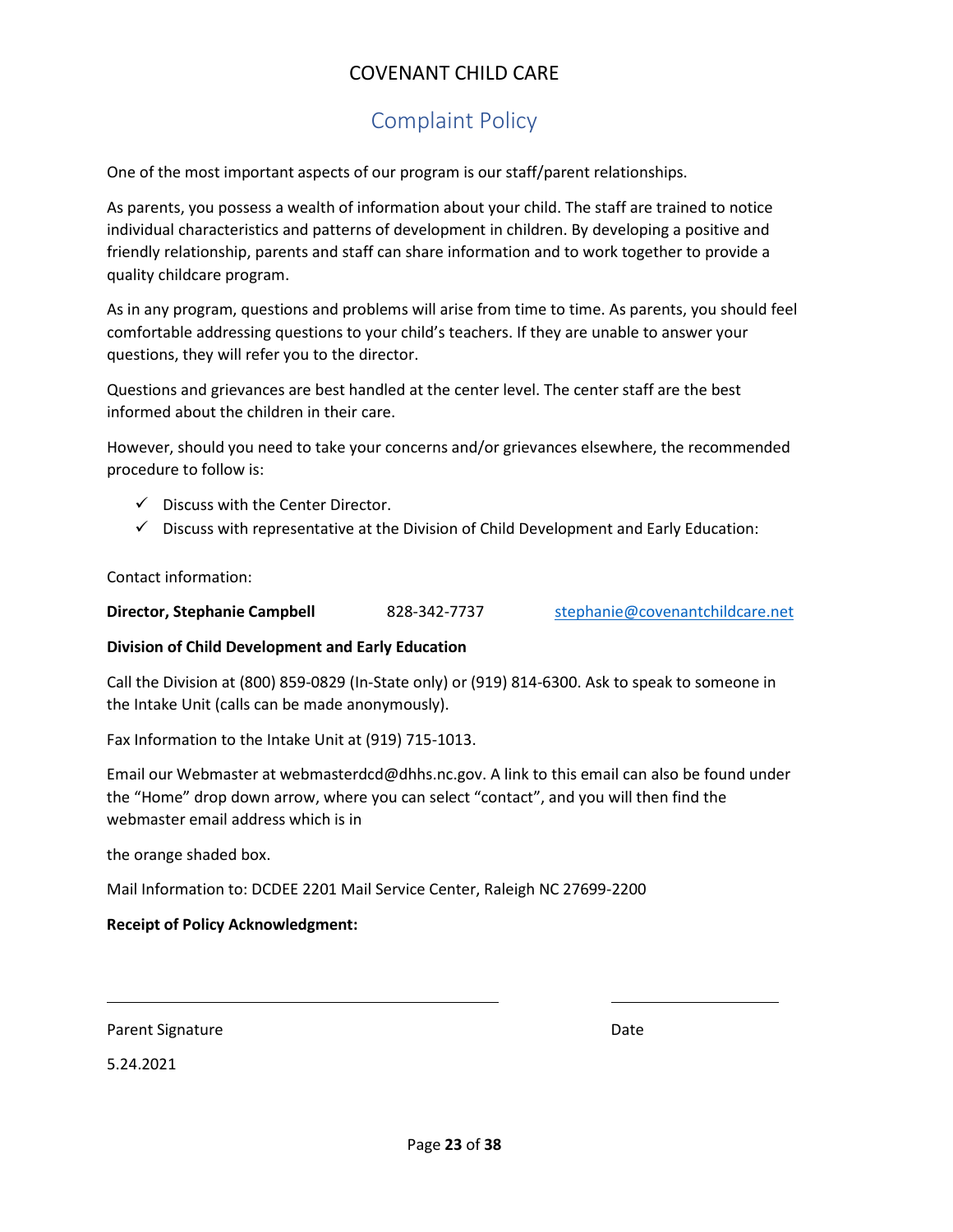# Discipline and Behavior Management Policy

<span id="page-23-0"></span>No child shall be subjected to any form of corporal ate punishment. Praise and positive reinforcement are effective methods of the behavior management of children. When children receive positive, non-violent, and understanding interactions from adults and others, they develop good self-concepts, problem solving abilities, and self-discipline. Based on this belief of how children learn and develop values, this facility will practice the following age and developmentally appropriate discipline and behavior management policy:

#### **We:**

- **We:**
- 1. DO praise, reward, and encourage the children.
- 2. DO reason with and set limits for the children.
- 3. DO model appropriate behavior for the children.
- 4. DO modify the classroom environment to attempt to prevent problems before they occur.
- 5. DO listen to the children.
- 6. DO provide alternatives for inappropriate behavior to the children.
- 7. DO provide the children with natural and logical consequences of their behaviors.
- 8. DO treat the children as people and respect their needs, desires, and feelings.
- 9. DO ignore minor misbehaviors.
- 10. DO explain things to children on their level.
- 11. DO use short, supervised periods of timeout sparingly.
- 12. DO stay consistent in our behavior management program.
- 13. DO use effective guidance and behavior management techniques that focus on a child's development.
- 1. DO NOT handle children roughly in any way, including shaking, pushing, shoving, pinching, slapping, biting, kicking, or spanking.
- 2. DO NOT place children in a locked room, closet, or box or leave children alone in a room separated from staff.
- 3. DO NOT delegate discipline to another child.
- 4. DO NOT withhold food as punishment or give food as a means of reward.
- 5. DO NOT discipline for toileting accidents.
- 6. DO NOT discipline for not sleeping during rest period.
- 7. DO NOT discipline children by assigning chores that require contact with or use of hazardous materials, such as cleaning bathrooms, floors, or emptying diaper pails.
- 8. DO NOT withhold or require physical activity, such as running laps and doing push-ups, as punishment.
- 9. DO NOT yell at, shame, humiliate, frighten, threaten, or bully children.
- 10. DO NOT restrain children as a form of discipline unless the child's safety or the safety of others is at risk.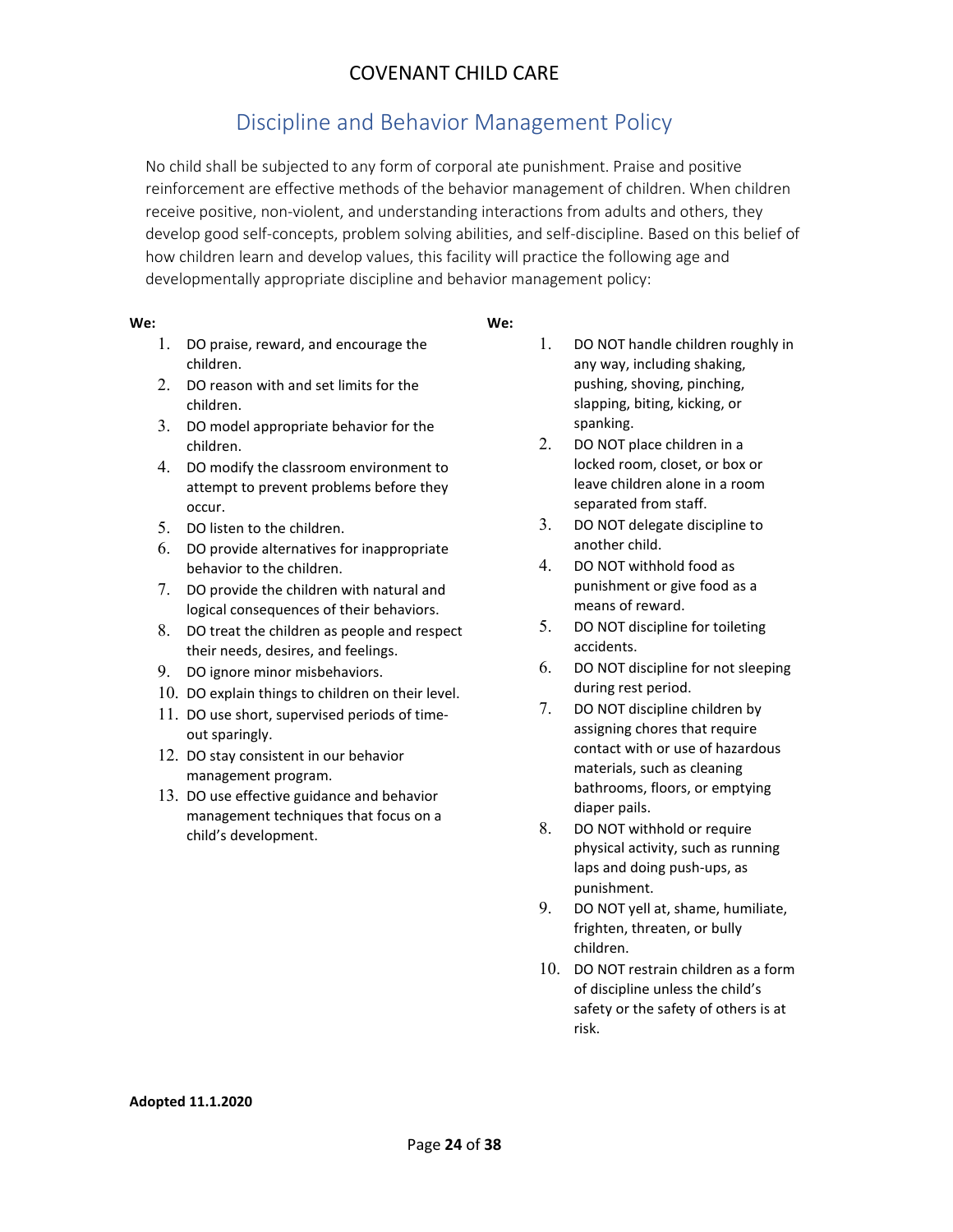#### Parent Receipt of Acknowledgment of Discipline and Behavior Management Policy

I, the undersigned parent, or guardian of do hereby state that I have read and received a copy of the facility's Discipline and Behavior Management Policy and that the facility's director/operator (or other designated staff member) has discussed the facility's Discipline and Behavior Management Policy with me.

Date of Child's Enrollment:

Signature of Parent/Guardian Date by Contracting Contraction of Parents Date Date

Director Signature Date Date of Contractor Contractor Contractor Date Date Date

# "Time-Out"

"Time-out" is the removal of a child for a short period of time (3 to 5 minutes) from a situation in which the child is misbehaving and has not responded to other discipline techniques. The "timeout" space, usually a chair, is located away from classroom activity but within the teacher's sight. During "time-out," the child has a chance to think about the misbehavior which led to his/her removal from the group. After a brief interval of no more than 5 minutes, the teacher discusses the incident and appropriate behavior with the child. When the child returns to the group, the incident is over and the child is treated with the same affection and respect shown the other children

Adapted from original prepared by Elizabeth Wilson, Student, Catawba Valley Technical College

*Distribution: one copy to parent(s) and a signed copy in child's facility record*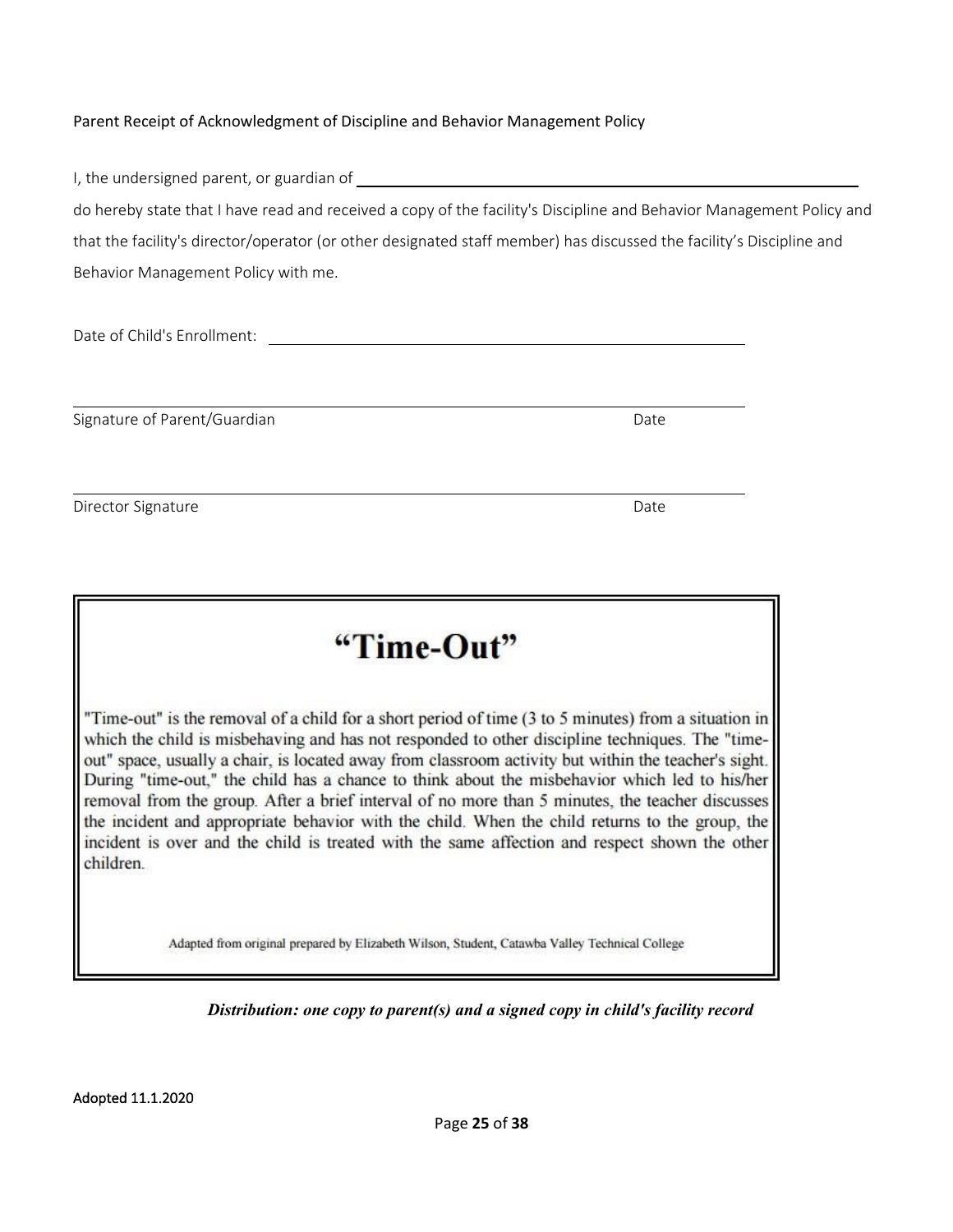# Field Trip Policy

<span id="page-25-0"></span>The purpose of this policy is to provide guidelines for the safety of students, teachers and chaperones on field trips, thereby allowing teachers to maintain control and to maximize the learning opportunity. This policy also provides guidelines for acceptable behavior for students and chaperones.

Students, ages 3 years – 12 years of age are provided with the opportunity to attend local, non-overnight, field trips a few times a year.

#### Field Trip Fees and Permissions

All field trip fees are due on a designated date prior to the field trip as specified in the permission slip. In the event a student has not, by the designated date, remitted payment for fees and permission associated with a field trip, the student will not be allowed to attend the field trip. The student will remain at the School and appropriate school work or activities will be assigned.

#### Transportation

Transportation for trips will be provided by the childcare center in accordance with the center Transportation Policy. Covenant Child Care may make arrangements to hire other available commercial vehicles for field trips if necessary.

#### Parent Responsibilities

It is the parent's responsibility to provide a car seat for the child for the fieldtrip. Covenant reserves the right to not take a child if it is determined that the child requires a car seat and one is not provided.

#### Parent Chaperones

Requests for parent chaperones may be made for the field trip. Parents will indicate their willingness to chaperone on their child's field trip permission form. Parents will be notified if they have been selected as field trip chaperone. Parents may transport only their children in their personal automobile.

Parents not selected to chaperone may not attend the field trip with their child unless they have requested in advance, and received, written permission from the director to attend.

#### Parent Chaperone Guidelines

- $\triangleright$  Each chaperone is responsible for abiding by the following guidelines:
- $\triangleright$  Siblings may not attend any field trip.
- $\triangleright$  Do not talk on a cell phone for an extended conversation anytime the chaperone is responsible for students on the trip, except as required for student health, safety, welfare, or to get the students to and from the destination.
- $\triangleright$  Do not provide snacks to any student.
- $\triangleright$  Know where the students assigned to your group are at all times.
- $\triangleright$  Do not leave your group unattended at any time during the field trip.
- $\triangleright$  Ensure your group maintains behavior standards consistent with Covenant Child Care expectations.
- $\triangleright$  Do not give permission to students to do anything that contradicts the written or spoken instructions of the teacher or administrator in charge.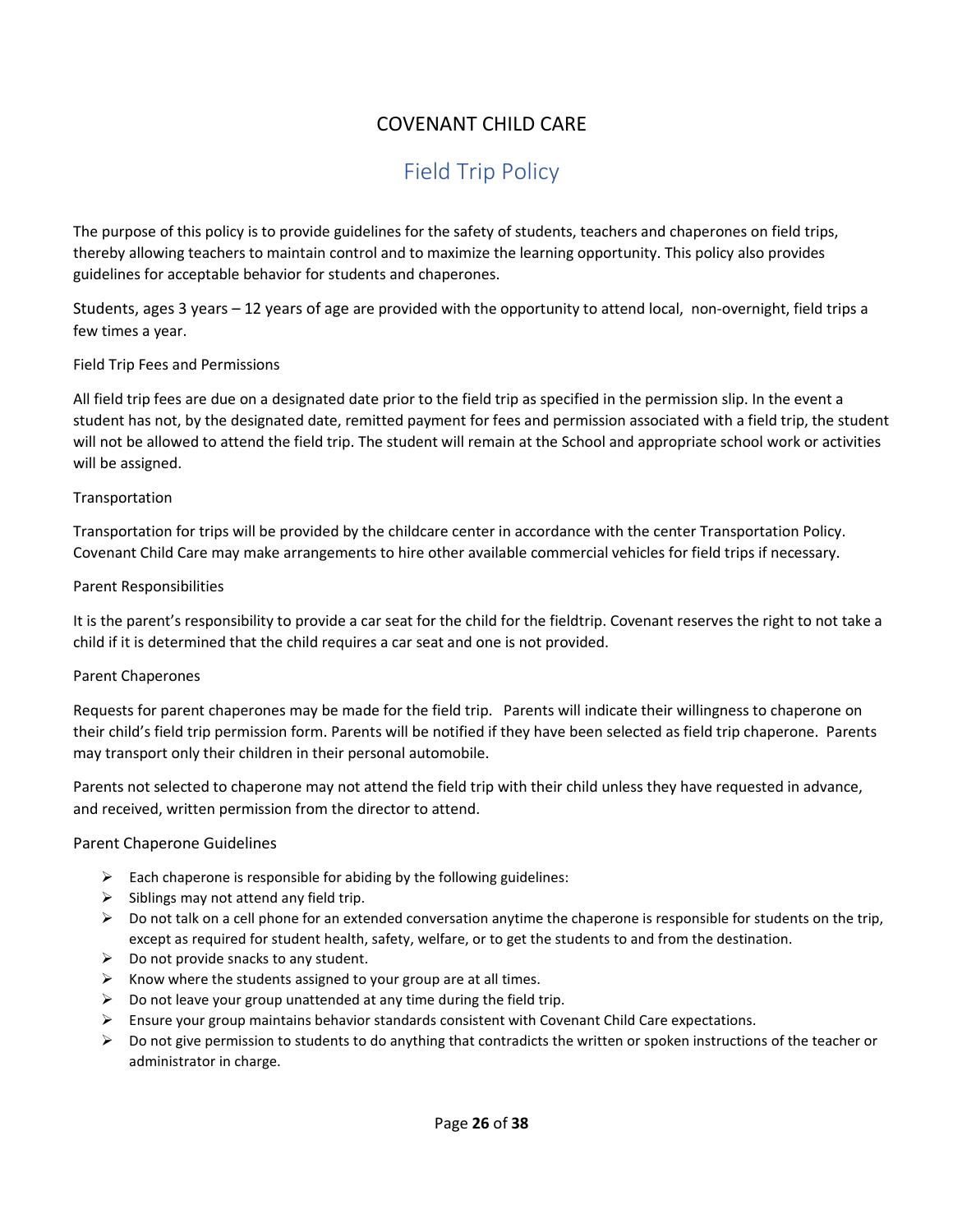#### Page 2 Field Trip Policy

#### Student Expectations

Students are expected to display respect for others, self-restraint, and good manners on all field trips just as they are at Covenant Child Care. Disrespectful, insubordinate, or unsafe behavior on a field trip is unacceptable and may result in exclusion from activities in addition to disciplinary action at school. In extreme cases, parents will be contacted and asked to arrange for their child to be picked up immediately.

#### Behavior History

- $\triangleright$  A student is ineligible to attend field trips if there are serious behavior or safety concerns, included but not limited to: failure to follow directions; inability to stay close to a chaperone; or a tendency to wander; demonstrated at any off-campus, school-campus event or a prior field trip.
- $\triangleright$  Behavior that interferes with the learning of other students, or jeopardizes the safety of students or staff, then the student may be declared ineligible to attend field trips. In extreme cases, parents may be asked to arrange for the student's immediate transportation home.

#### Mandatory Parent Meetings

If a meeting is scheduled, and parents do not attend mandatory informational meeting(s) prior to the trip, the student may be excluded from the trip or excluded from registering for the trip.

#### INJURY/ILLNESS

Covenant's current Illness/Emergency policies apply at off campus field trips the same as at the childcare center.

#### PARENT ACKNOWLEDGMENT

| . . | the parent/guardian of |
|-----|------------------------|
|     |                        |

(student) DOB:

Acknowledge receipt of Covenant Child Care's Field Trip Policy, and I agree to abide by the rules set forth should my child be allowed to attend a field trip.

Parent/Guardian Signature Date Date

Facility Representative **Date** Date **Date**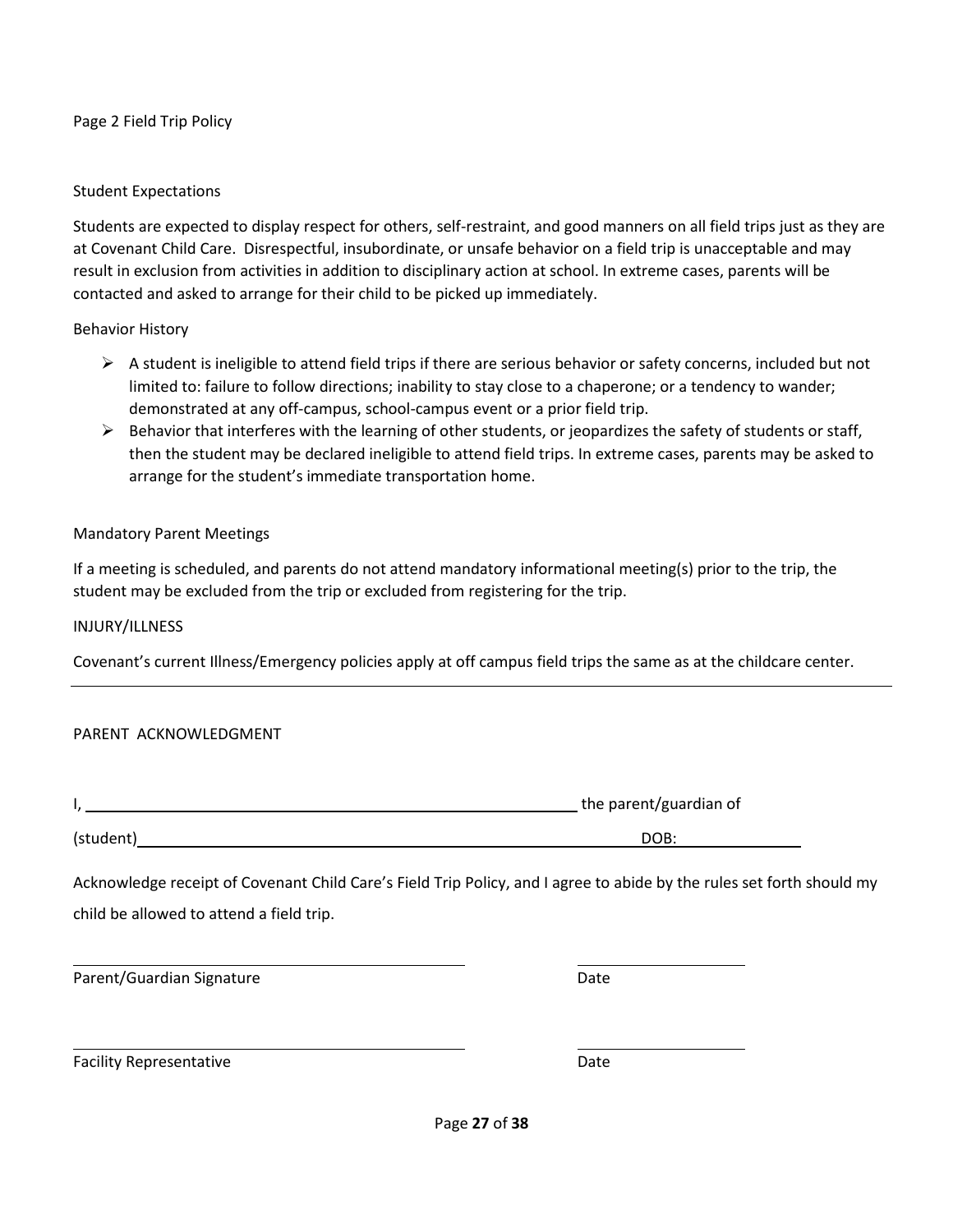ADOPTED 11.1.2020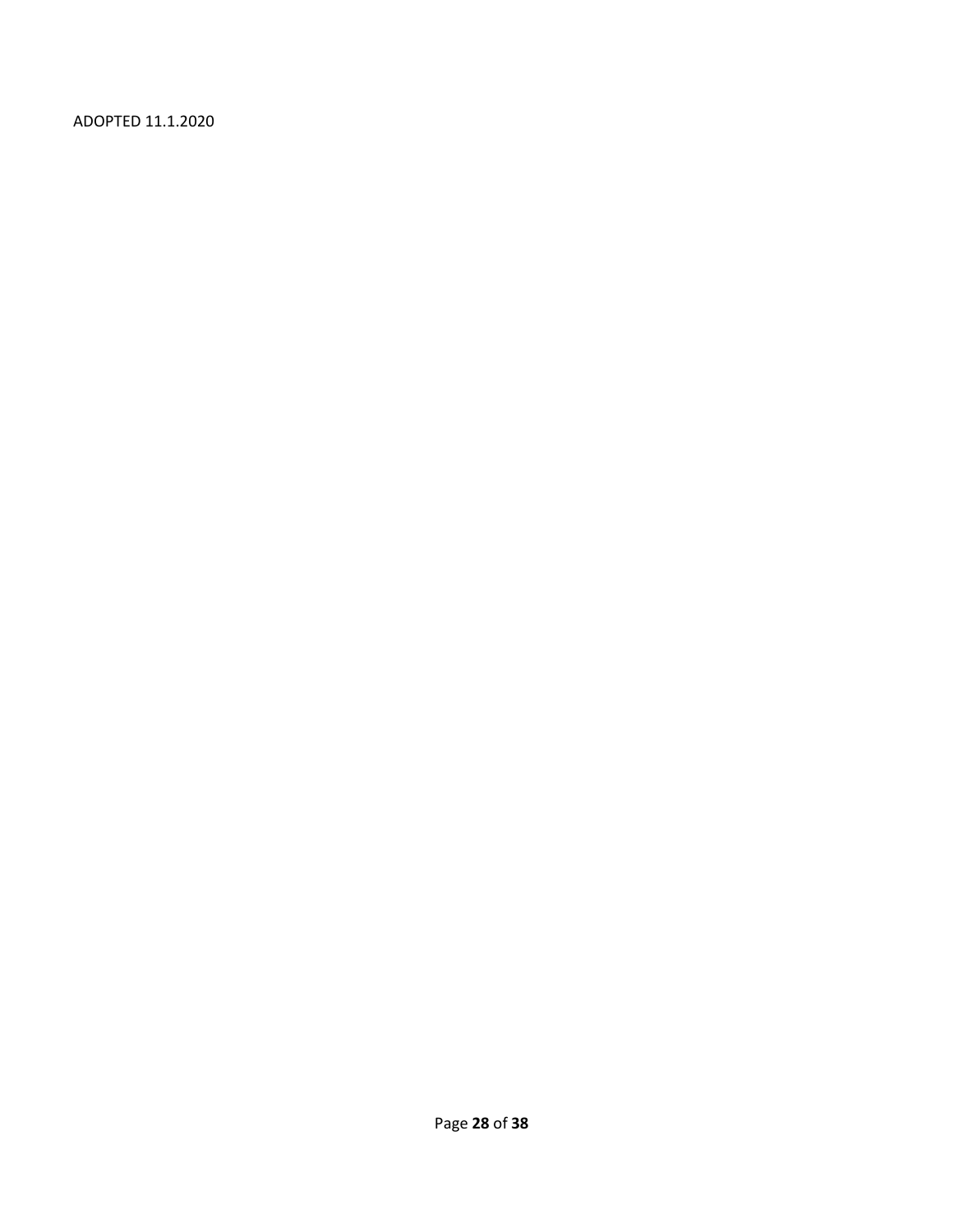# <span id="page-28-0"></span>Prevention of Shaken Baby Syndrome and Abusive Head Trauma

#### Belief Statement

We, Covenant Child Care, believe that preventing, recognizing, responding to, and reporting shaken baby syndrome and abusive head trauma (SBS/AHT) is an important function of keeping children safe, protecting their healthy development, providing quality child care, and educating families.

#### Background

SBS/AHT is the name given to a form of physical child abuse that occurs when an infant or small child is violently shaken and/or there is trauma to the head. Shaking may last only a few seconds but can result in severe injury or even death<sup>1</sup>. According to North Carolina Child Care Rule (child care centers, 10A NCAC 09 .0608, family child care homes, 10A NCAC 09 .1726), each child care facility licensed to care for children up to five years of age shall develop and adopt a policy to prevent SBS/AHT<sup>2</sup>.

#### Procedure/Practice

Recognizing:

Children are observed for signs of abusive head trauma including irritability and/or high pitched crying, difficulty staying awake/lethargy or loss of consciousness, difficulty breathing, inability to lift the head, seizures, lack of appetite, vomiting, bruises, poor feeding/sucking, no smiling or vocalization, inability of the eyes to track and/or decreased muscle tone. Bruises may be found on the upper arms, rib cage, or head resulting from gripping or from hitting the head.

Responding to:

If SBS/ABT is suspected, staff will $3$ :

Call 911 immediately upon suspecting SBS/AHT and inform the director.

Call the parents/guardians.

If the child has stopped breathing, trained staff will begin pediatric CPR<sup>4</sup>.

Reporting:

Instances of suspected child maltreatment in child care are reported to Division of Child Development and Early Education (DCDEE) by calling 1-800-859-0829 or by emailing webmasterdcd@dhhs.nc.gov.

Instances of suspected child maltreatment in the home are reported to the county Department of Social Services. Phone number: 828-349-2124

Prevention strategies to assist staff\* in coping with a crying, fussing, or distraught child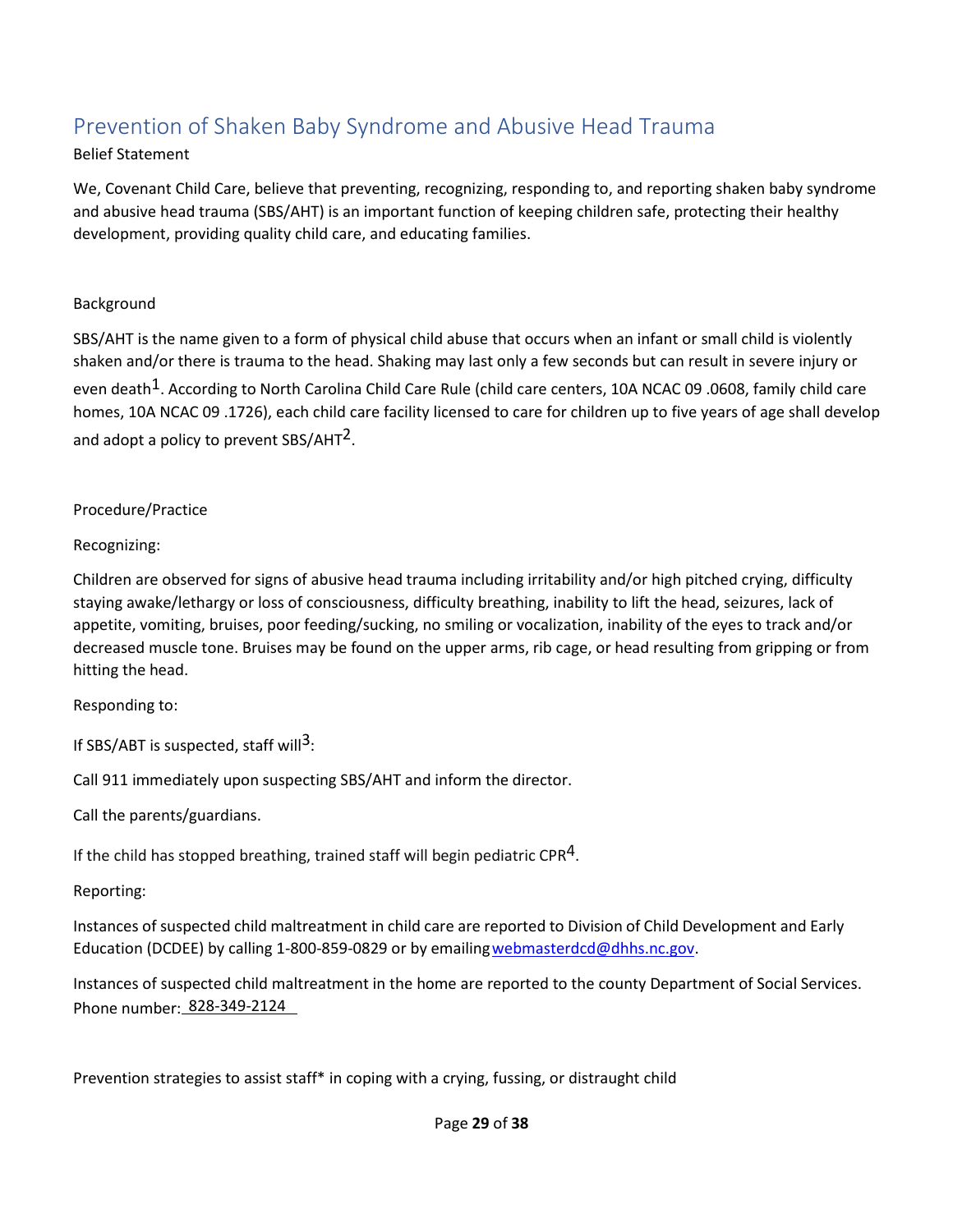Staff first determine if the child has any physical needs such as being hungry, tired, sick, or in need of a diaper change. If no physical need is identified, staff will attempt one or more of the following strategies<sup>5</sup>:

Rock the child, hold the child close, or walk with thechild.

Stand up, hold the child close, and repeatedly bend knees.

Sing or talk to the child in a soothing voice.

Gently rub or stroke the child's back, chest, or tummy.

Offer a pacifier or try to distract the child with a rattle ortoy.

Take the child for a ride in a stroller.

Turn on music or white noise.

In addition, the facility:

Allows for staff who feel they may lose control to have a short, but relatively immediate break away from the children6.

Provides support when parents/guardians are trying to calm a crying child and encourage parents to take a calming break if needed.

#### Policy Review

This policy will be reviewed by the owner/director annual beginning 9/1/2019.

Prohibited behaviors

Behaviors that are prohibited include (but are not limited to):

shaking or jerking a child

tossing a child into the air or into a crib, chair, or car seat

pushing a child into walls, doors, or furniture

Strategies to assist staff members understand how to care for infants

Staff reviews and discusses:

The five goals and developmental indicators in the 2013 North Carolina Foundations for Early Learning and Development, ncchildcare.nc.gov/PDF\_forms/NC\_Foundations.pdf

How to Care for Infants and Toddlers in Groups, the National Center for Infants, Toddlers and Families, [www.zerotothree.org/resources/77-](http://www.zerotothree.org/resources/77)how-to-care-for-infants-and-toddlers-in-groups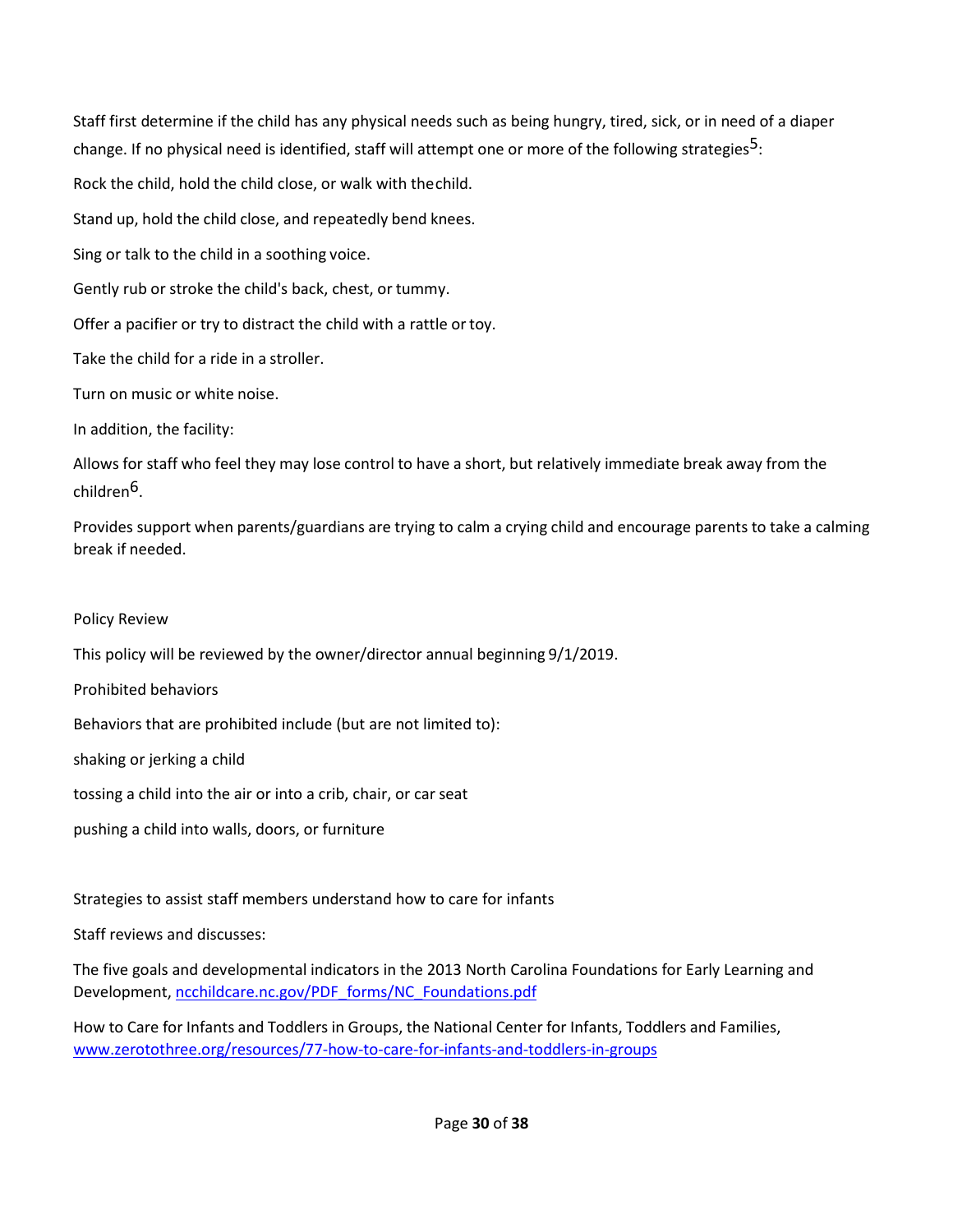Including Relationship-Based Care Practices in Infant-Toddler Care: Implications for Practice and Policy, the Network of Infant/Toddler Researchers, pages 7-9,

[www.acf.hhs.gov/sites/default/files/opre/nitr\\_inquire\\_may\\_2016\\_070616\\_b508compliant.pdf](http://www.acf.hhs.gov/sites/default/files/opre/nitr_inquire_may_2016_070616_b508compliant.pdf)

Strategies to ensure staff members understand the brain development of children up to five years of age

All staff take training on SBS/AHT within first two weeks of employment. Training includes recognizing, responding to, and reporting child abuse, neglect, or maltreatment as well as the brain development of children up to five years of age. Staff review and discuss:

Brain Development from Birth video, the National Center for Infants, Toddlers and Families, [www.zerotothree.org/resources/156-](http://www.zerotothree.org/resources/156)brain-wonders-nurturing-healthy-brain-development-from-birth

The Science of Early Childhood Development, Center on the Developing Child, developingchild.harvard.edu/resources/inbrief-science-of-ecd/

The American Academy of Pediatrics: [www.healthychildren.org/English/safety-](http://www.healthychildren.org/English/safety)prevention/at- home/Pages/Abusive-Head-Trauma-Shaken-Baby-Syndrome.aspx

The National Center on Shaken Baby Syndrome: [http://dontshake.org/family-](http://dontshake.org/family)resources

The Period of Purple Crying: <http://purplecrying.info/>

Facility web resources

Caring for Our Children, Standard 3.4.4.3 Preventing and Identifying Shaken Baby Syndrome/Abusive Head Trauma, [http://cfoc.nrckids.org/StandardView.cfm?StdNum=3.4.4.3&=+](http://cfoc.nrckids.org/StandardView.cfm?StdNum=3.4.4.3&=%2B)

Preventing Shaken Baby Syndrome, the Centers for Disease Control and Prevention, [http://centerforchildwelfare.fmhi.usf.edu/kb/trprev/Preventing\\_SBS\\_508-](http://centerforchildwelfare.fmhi.usf.edu/kb/trprev/Preventing_SBS_508)a.pdf

Early Development & Well-Being, Zero to Three, [www.zerotothree.org/early-](http://www.zerotothree.org/early)development

References

The National Center on Shaken Baby Syndrome, [www.dontshake.org](http://www.dontshake.org/)

NC DCDEE, ncchildcare.dhhs.state.nc.us/general/mb\_ccrulespublic.asp

Shaken baby syndrome, the Mayo Clinic, [www.mayoclinic.org/diseases-](http://www.mayoclinic.org/diseases)conditions/shaken-babysyndrome/basics/symptoms/con-20034461

Pediatric First Aid/CPR/AED, American Red Cross, [www.redcross.org/images/MEDIA\\_CustomProductCatalog/m4240175\\_Pediatric\\_ready\\_reference.pdf](http://www.redcross.org/images/MEDIA_CustomProductCatalog/m4240175_Pediatric_ready_reference.pdf)

Calming Techniques for a Crying Baby, Children's Hospital Colorado, [www.childrenscolorado.org/conditions-](http://www.childrenscolorado.org/conditions)andadvice/calm-a-crying-baby/calming-techniques

Caring for Our Children, Standard 1.7.0.5: Stress <http://cfoc.nrckids.org/StandardView/1.7.0.5>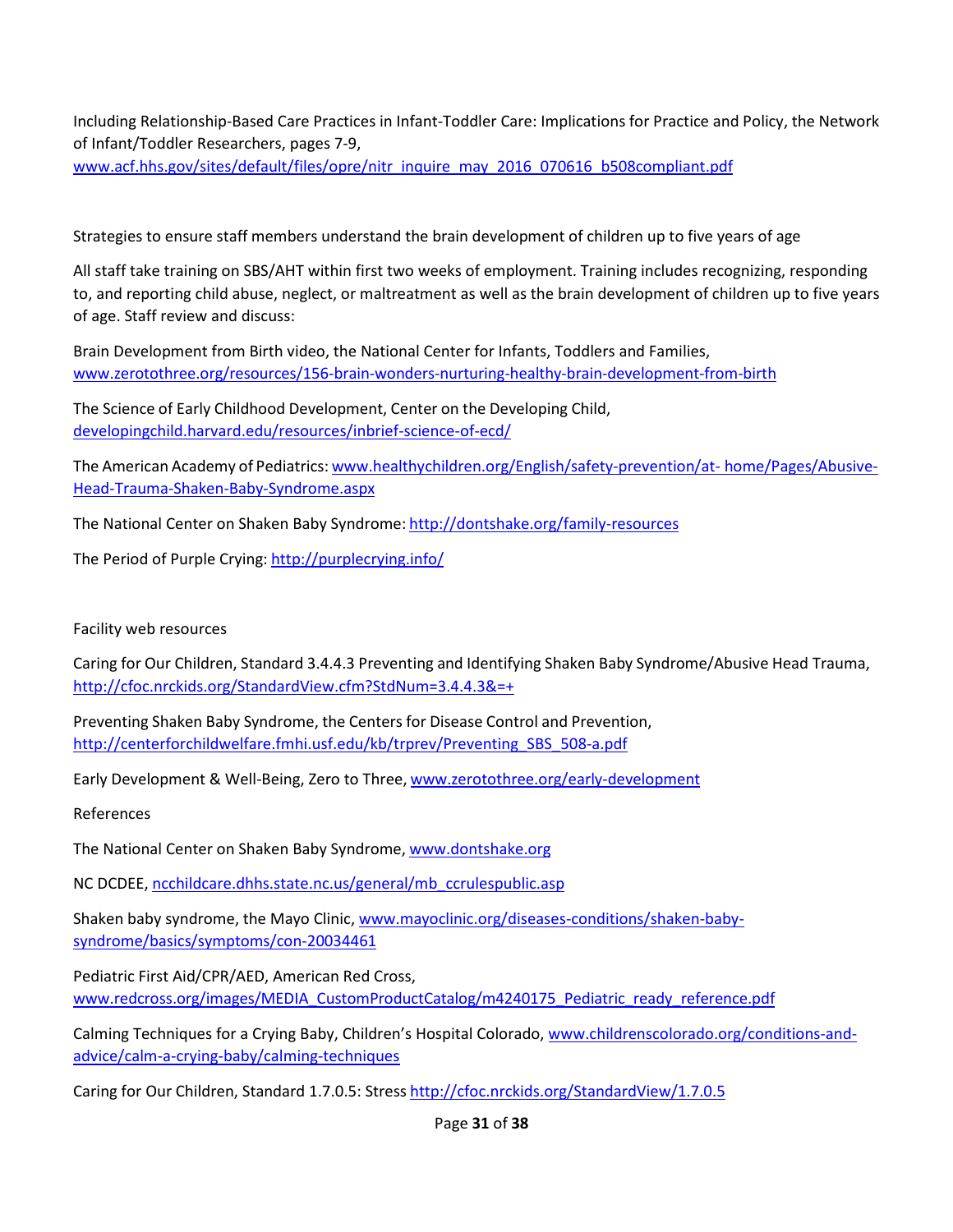#### Application

This policy applies to children up to five years of age and their families, operators, early educators, substitute providers, and uncompensated providers.

#### Communication

#### Staff\*

Within 30 days of adopting this policy, the child care facility shall review the policy with all staff who provide care for children up to five years of age.

All current staff members and newly hired staff will be trained in SBS/AHT before providing care for children up to five years of age.

Staff will sign an acknowledgement form that includes the individual's name, the date the center's policy was given and explained to the individual, the individual's signature, and the date the individual signed the acknowledgment

The child care facility shall keep the SBS/AHT staff acknowledgement form in the staff member's file. Parents/Guardians

Within 30 days of adopting this policy, the child care facility shall review the policy with parents/guardians of currently enrolled children up to five years of age.

A copy of the policy will be given and explained to the parents/guardians of newly enrolled children up to five years of age on or before the first day the child receives care at the facility.

Parents/guardians will sign an acknowledgement form that includes the child's name, date the child first attended the facility, date the operator's policy was given and explained to the parent, parent's name, parent's signature, and the date the parent signed the acknowledgement

The child care facility shall keep the SBS/AHT parent acknowledgement form in the child'sfile.

\* For purposes of this policy, "staff" includes the operator and other administration staff who may be counted in ratio, additional caregivers, substitute providers, and uncompensated providers.

Stephanie Campbell

**Signature**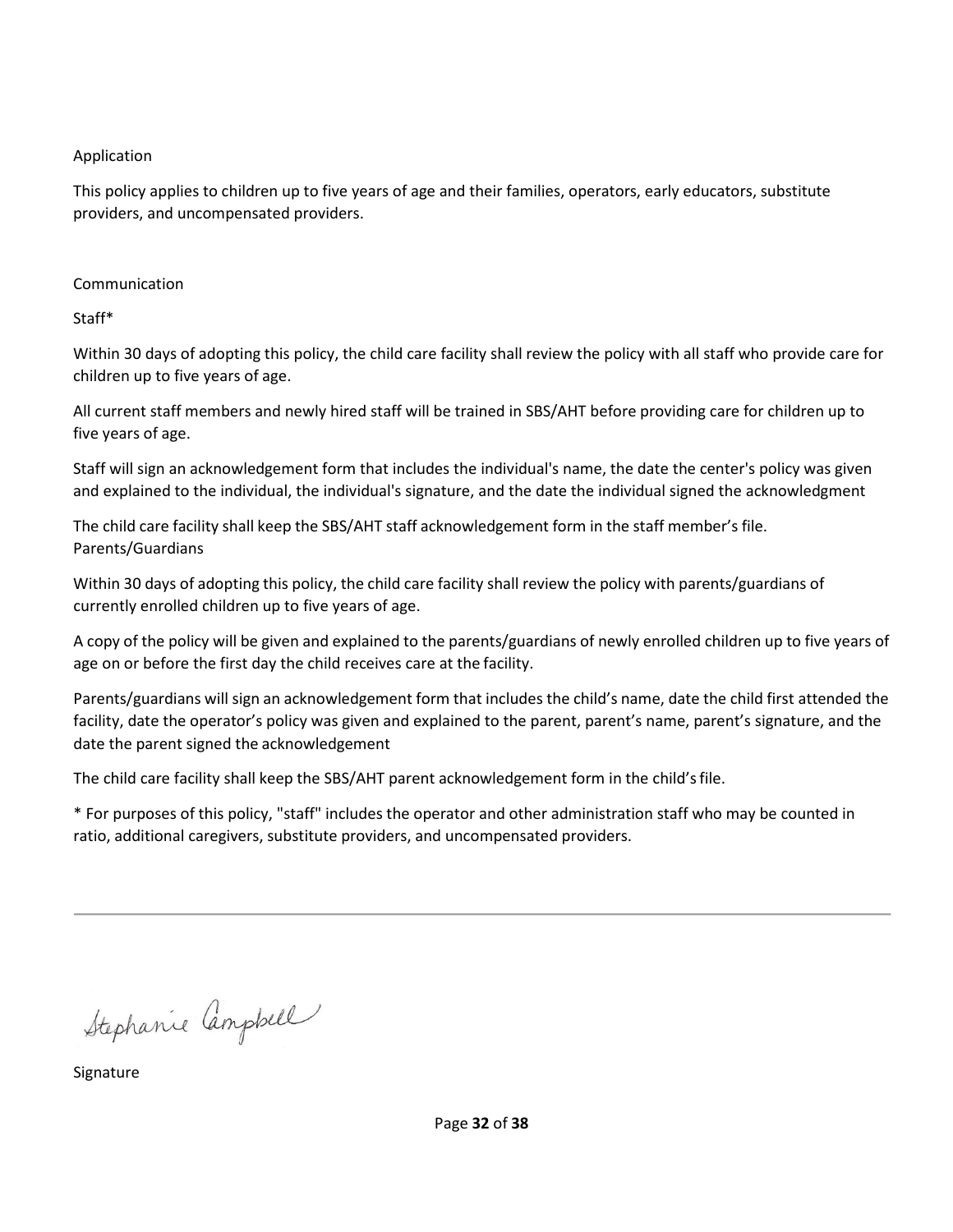Parent or guardian acknowledgement form

| I, the parent or guardian of (CHILD'SNAME)                                             | acknowledges that I have read |
|----------------------------------------------------------------------------------------|-------------------------------|
| and received a copy of the facility's Shaken Baby Syndrome/Abusive Head Trauma Policy. |                               |

Date policy given/explained to parent/guardian/staff Date of child's enrollment/hire

Print name of parent/guardian/staff

Signature of parent/guardian/staff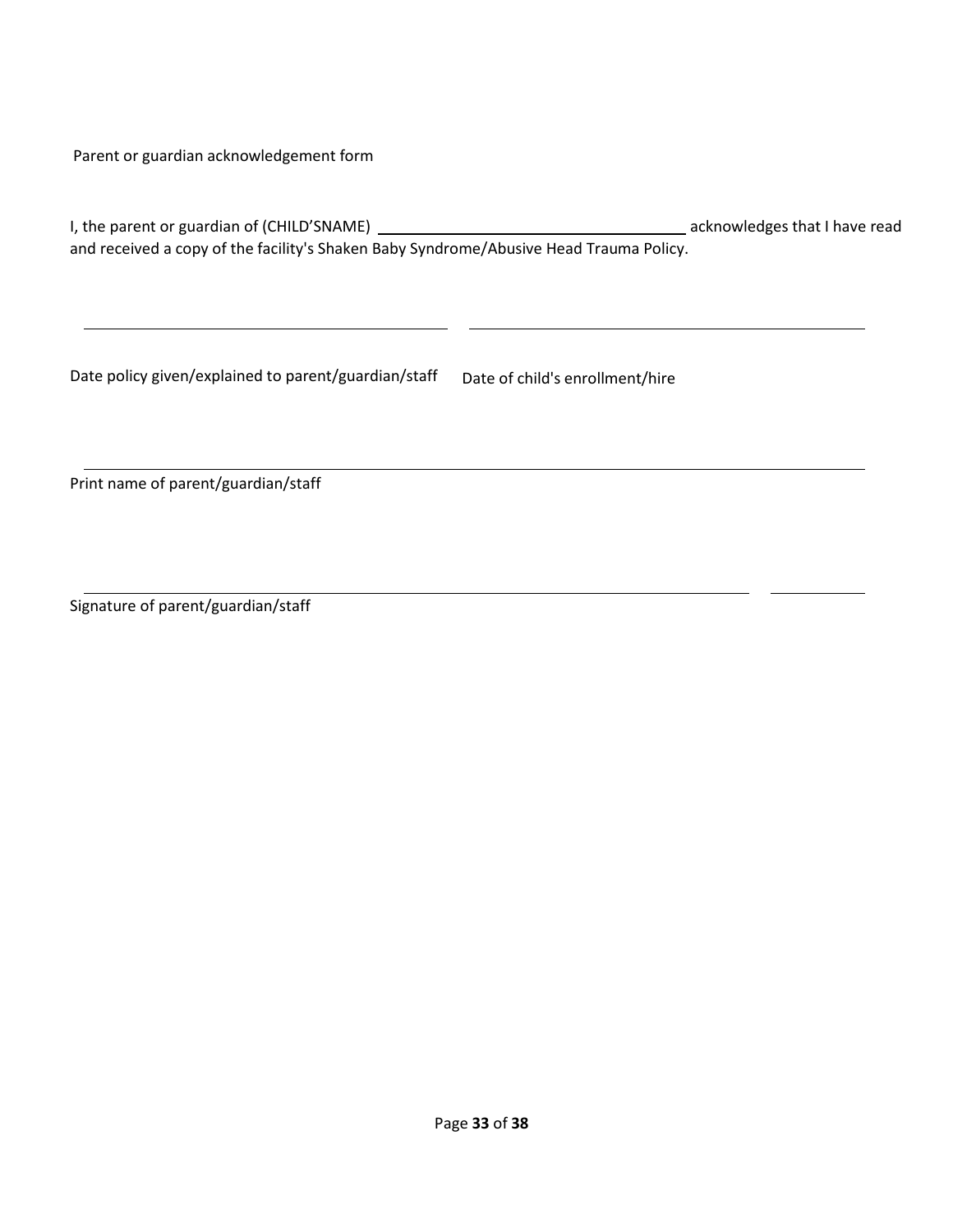# <span id="page-33-0"></span>Infant/Toddler Safe Sleep Policy



#### Child Care Facility: COVENANT CHILD CARE Adopted 11.1.2020

A safe sleep environment for infants reduces the risk of sudden infant death syndrome (SIDS) and other sleep related infant deaths. According to N.C. Law, childcare providers caring for infants 12 months of age or younger are required to implement a safe sleep policy and share the policy with parents/guardians and staff. We implement the following safe sleep policy. **References**: N.C. Law G.S. 100-91 (15), N.C. Child Care Rules .0606 and .1724, Caring for Our Children

#### Safe Sleep Practices

- 1. We train all staff, substitutes, and volunteers caring for infants aged 12 months or younger on how to implement our Infant/Toddler Safe Sleep Policy.
- 2. We always place infants under 6 months of age on their **backs to sleep**, unless a signed *ITS-SIDS Alternate Sleep Position Health Care Professional Waiver* is in the infant's fileand posted at the infant's crib. We retain the waiver in the child's record for as long as they are enrolled.
- 3. We do not accept *Parent Waivers* or modified medical care plans for permanent/temporary disabilities, conditions or illnesses that would necessitate exceptions to this policy or C. Law G.S. 100-91 (15), NC. Child Care Rules .0606 and .1724, Caring for Our Children. For such cases serviceswill be terminated or temporarily suspended.
- 4. We place infants on their backs to sleep even after they can easily turn over from the back to the stomach. We then allow them to adopt their own position for sleep. We document when each infant can roll from back to stomach and tell the parents. We put a notice in the child's file and on or near the infant's crib. \*
- 5. We visually check sleeping infants every 15 minutes and record what we see on a *Sleep Chart*. We maintain the temperature in the room where infants sleep between 68-75°F and check it on the thermometer inthe room.
- 6. We further reduce the risk of overheating by not overdressing infants\*
- 7. We provide all infants supervised "tummy time" daily.
- 8. We follow N.C Child Care Rules .0901(k) and .1706(j) regarding breastfeeding. We further encourage breastfeeding by providing insulated travel bagsfree of charge to transport breastmilkand allow mothers to express breastmilk and/

#### Safe Sleep Environment

- 9. We use Consumer Product Safety Commission (CPSC) approved cribs or other approved sleep spaces for infants. Each infant has his or her own crib or sleep space.
- 10. We allow pacifiers without any attachments. Pacifiers attached to clothing will be removed when placed to sleep.

We do not reinsert the pacifier in the infant's mouth if itfalls out. \*

We remove the pacifier from the crib once it has fallenfrom the infant's mouth. \*

- 11. We do not allow infants to be swaddled, no sleep sackclothing.
- 12. We do not allow garments that restrict movement. \*
- 13. We do not allow any objects, such as, pillows, blankets, ortoys other than pacifiers in the crib or sleep space.
- 14. Infants are not placed in or left in car safety seats,strollers, swings, or infant carriers to sleep.
- 15. We give all parents/guardians of infants a written copy ofthe *Infant/Toddler Safe Sleep Policy* before enrollment. We review the policy with them and ask them to sign a statement saying they received and reviewed the policy. We encourage families to follow the same safe sleep practices to ease infants' transition to childcare. \*
- 16. We post a copy of this policy and a safe sleep

\**Indicates we follow this best practice recommendation*.

practicesposter in the infant sleep room where it can easily be read.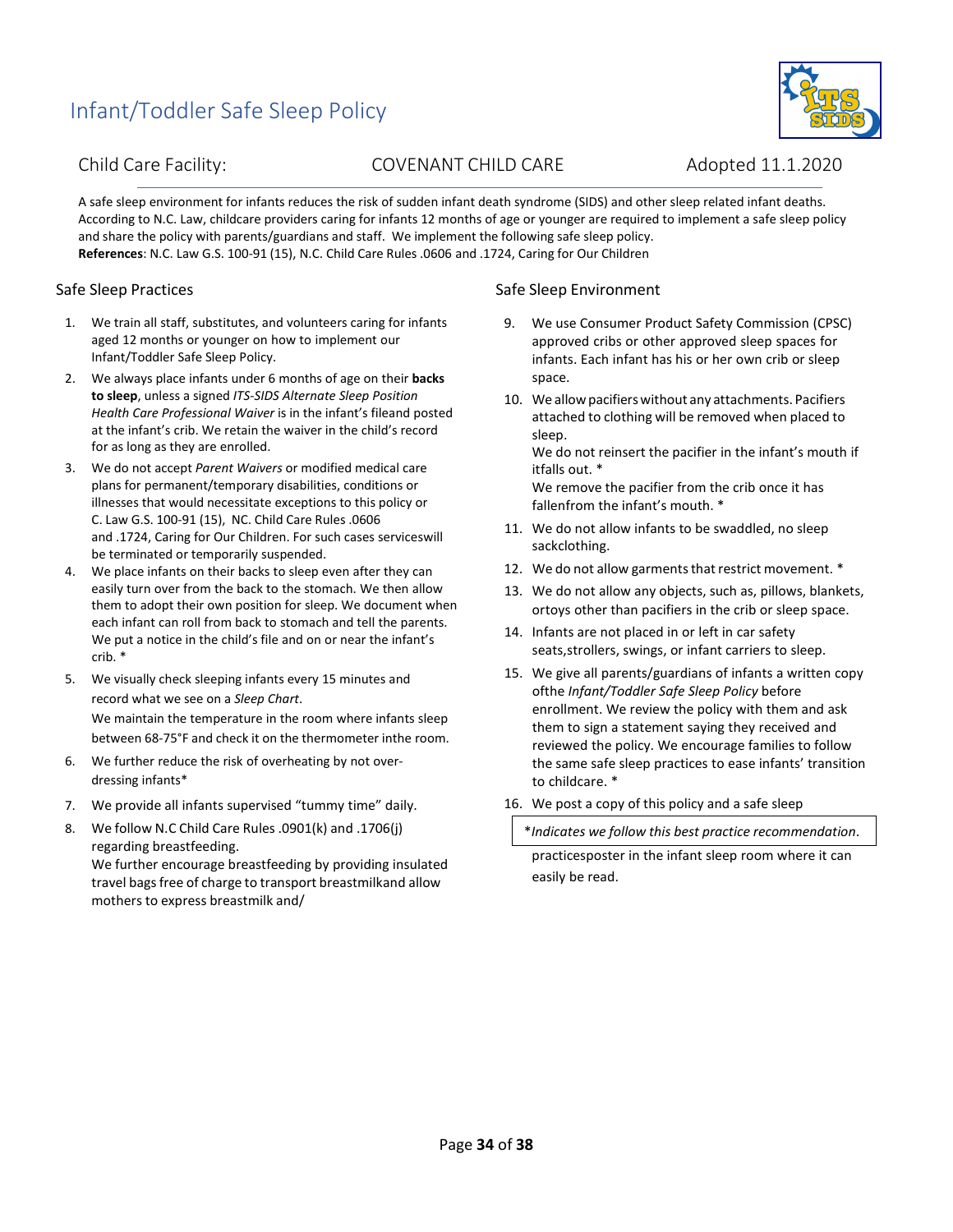| Distribution: We give parents/guardians a copy of the policy. We give all staff, substitutes, and volunteers a copy to review. We inform them of changes 14 days<br>before the effective date. We give parents/guardians a copy of the policy they signed and put a copy in child's file. |      |      |  |
|-------------------------------------------------------------------------------------------------------------------------------------------------------------------------------------------------------------------------------------------------------------------------------------------|------|------|--|
| I, the undersigned parent/guardian of<br>(child's full name), have received a copy of the facility's<br>Infant/Toddler Safe Sleep Policy. I have read the policy and discussed it the facility director/owner/operator, or other designated staff<br>member.                              |      |      |  |
| Parent/Guardian Signature                                                                                                                                                                                                                                                                 | Date |      |  |
| <b>Facility Representative</b>                                                                                                                                                                                                                                                            |      | Date |  |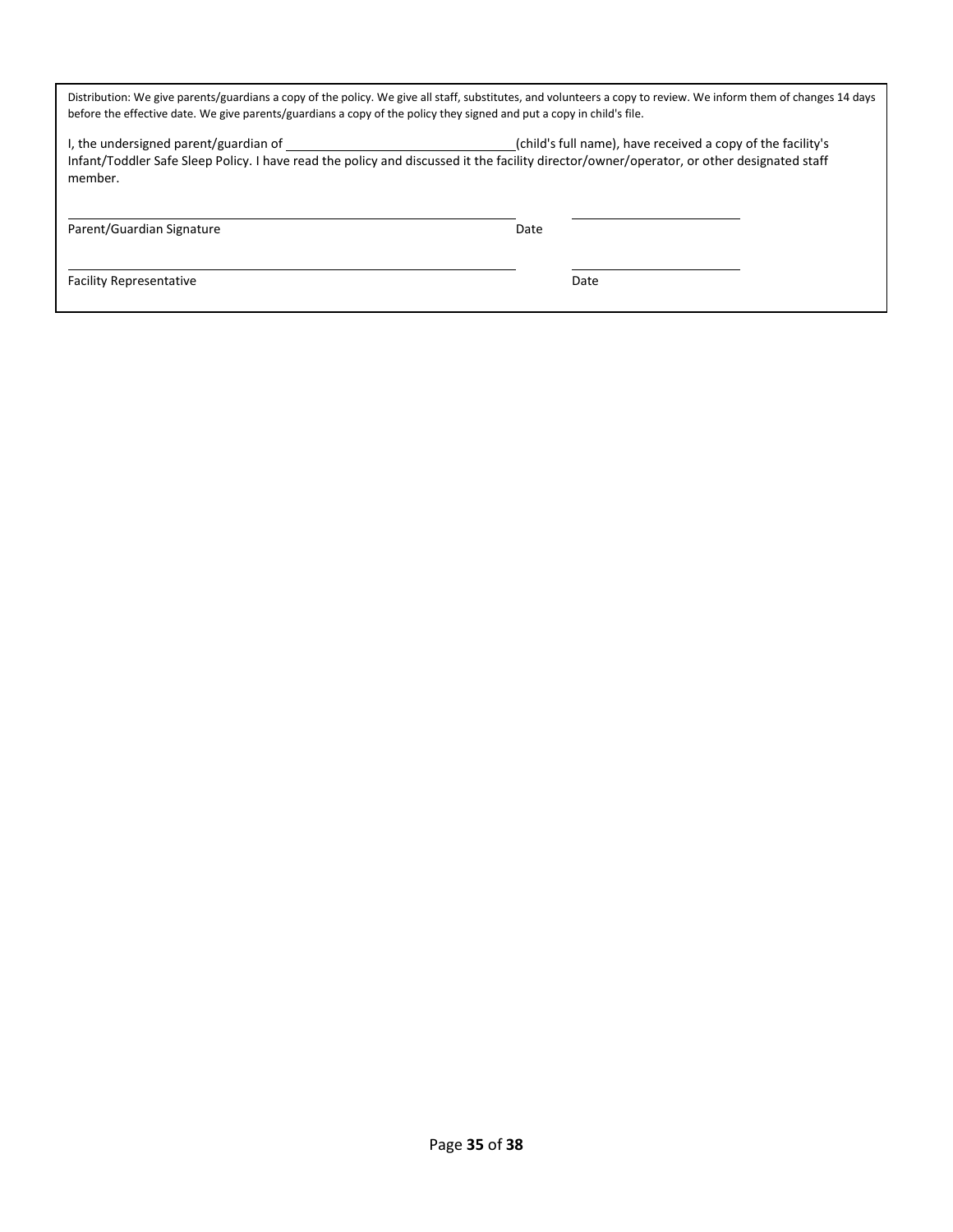# Termination Policy

<span id="page-35-0"></span>The following policy will be added to the Covenant Child Care Parent Handbook and operational policies. This policy will be effective November 1, 2020.

We reserve the right to terminate a child for the following reasons (but not limited to):

- Failure to pay
- Routinely late picking up your child
- Failure to complete the required forms
- Lack of parental cooperation
- Failure of child to adjust to the center after a reasonable amount of time
- Physical or verbal abuse of any person or property (includes corporal punishment of children on premises).
- Behavior or habits of any parent or child that is disruptive to programming or regular center operations.
- Our inability to meet the child's needs or the parent's expectations.
- Lack of compliance with handbook regulations
- Serious illness of child
- Chronic Absenteeism without notice.

We appreciate as much advance notice as possible when terminating, and will give the same courtesy in return. Parents are required to give two weeks written notice when they decide to terminate child care. The two weeks will be paid in full, regardless of whether or not the child is in attendance.

We will give two week notice of termination. However, the provider reserves the right to give written notice of immediate termination where there are extreme circumstances that affect the well-being of the other enrolled children and the provider's interests.

Anyone who terminates daycare and has a balance that is outstanding will need to have the account settled within 30 days. Late fees will apply to past due balances and accrue each month after withdrawal or termination \$25 per month.

| Parent Signature | <b>Printed Name</b> | Date |
|------------------|---------------------|------|
|                  |                     |      |
|                  |                     |      |

Policy Effective: 11.1.2020 Approved and Accepted by: Stephanie Campbell, Director 6/1/2016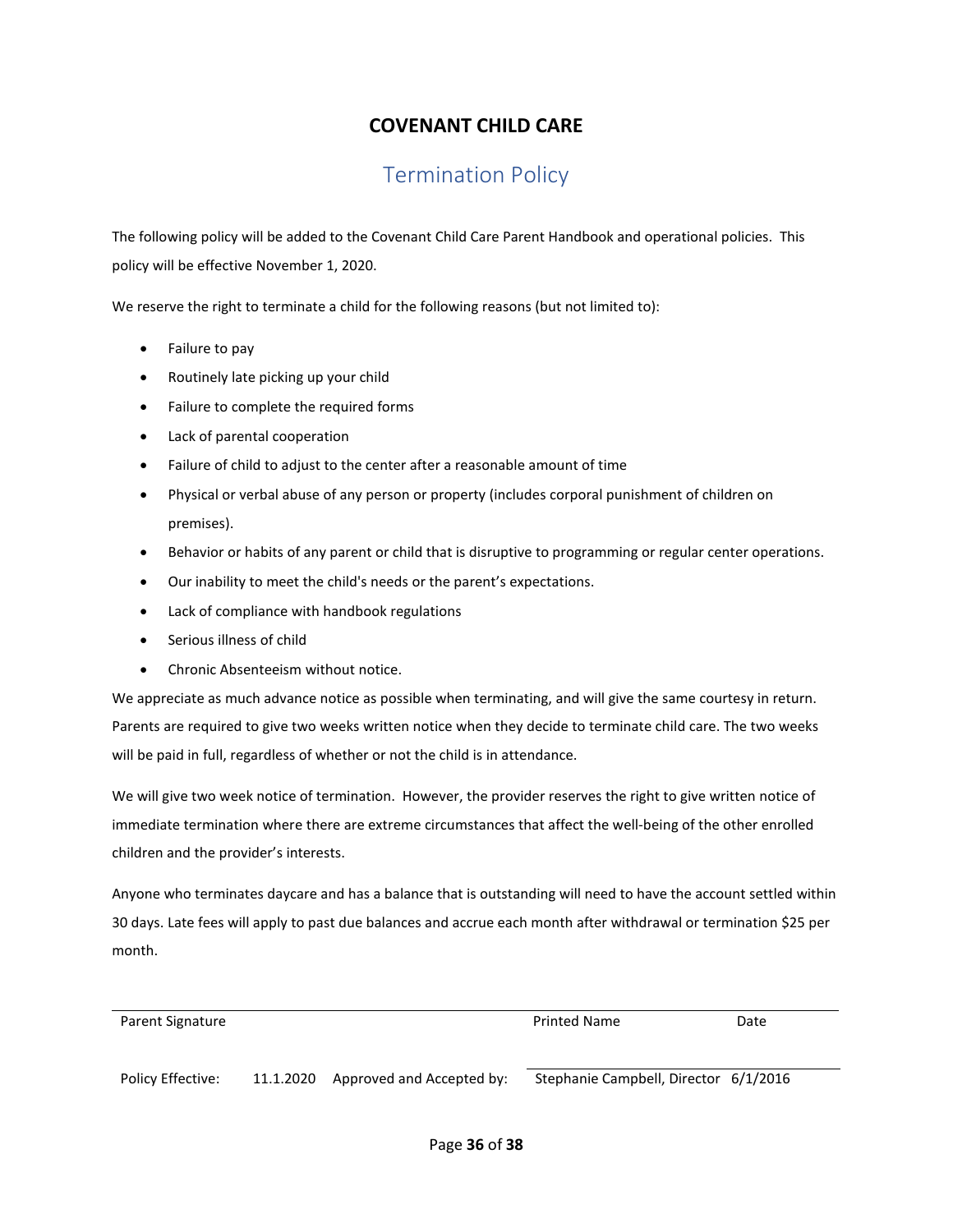# 100% Tobacco-Free Policy

#### <span id="page-36-0"></span>Purpose/Belief Statement

We, Covenant Childcare and Learning Center, understand that the use of tobacco products on child care premises and in vehicles used to transport children or during any off-premise activities is an environmental hazard and detrimental to the health and safety of children, staff, and visitors.

Exposure of children to environmental tobacco smoke is associated with increased rates of lower respiratory illness and increased rates of middle ear effusion, asthma, and sudden infant death syndrome. Exposure during childhood may also be associated with development of cancer during adulthood.

This policy applies to all children, families, visitors, volunteers, and staff.

#### Procedures/Practice:

Smoking and the use of tobacco products are prohibited at all times:

- on the premises of the child care facility
- on vehicles used to transport children
- during any off-premise activities sponsored by our facility

Parents and visitors using tobacco products will be asked to refrain while on the child care premises or to leave the premises.

"Smoking" – The use or possession of a lighted or heated cigarette, e-cigarette, cigar, little cigar, pipe, hookah or any other lighted or heated tobacco product containing, made or derived from tobacco and intended for inhalation in any manner or in any form.

"Tobacco product" – Any product containing, made or derived from tobacco that is intended for human consumption, whether chewed, smoked, absorbed, dissolved, inhaled, or ingested by any other means, including but not limited to cigarettes, e-cigarettes, cigars; little cigars, hookah, snuff, snus, and chewing tobacco. A tobacco product excludes any product that has been approved by the United States Food and Drug Administration for sale as a tobacco cessation product, as a tobacco dependence product, or for other medical purposes, and is being marketed and sold solely for such an approved purpose.

#### Parent or guardian acknowledgement form

| that I have read and received a copy of the facility's 100% Tobacco-Free Policy for Covenant Child Care.       | (child or children's name) acknowledge |
|----------------------------------------------------------------------------------------------------------------|----------------------------------------|
| Date policy given/explained to parent/guardian: ____________                                                   | Date of child's enrollment:            |
| Print name of parent/guardian: example and the same of part of the set of the set of the set of the set of the |                                        |
|                                                                                                                |                                        |

Signature of parent/guardian decrees and the control of the Date Adopted 11.1.2020